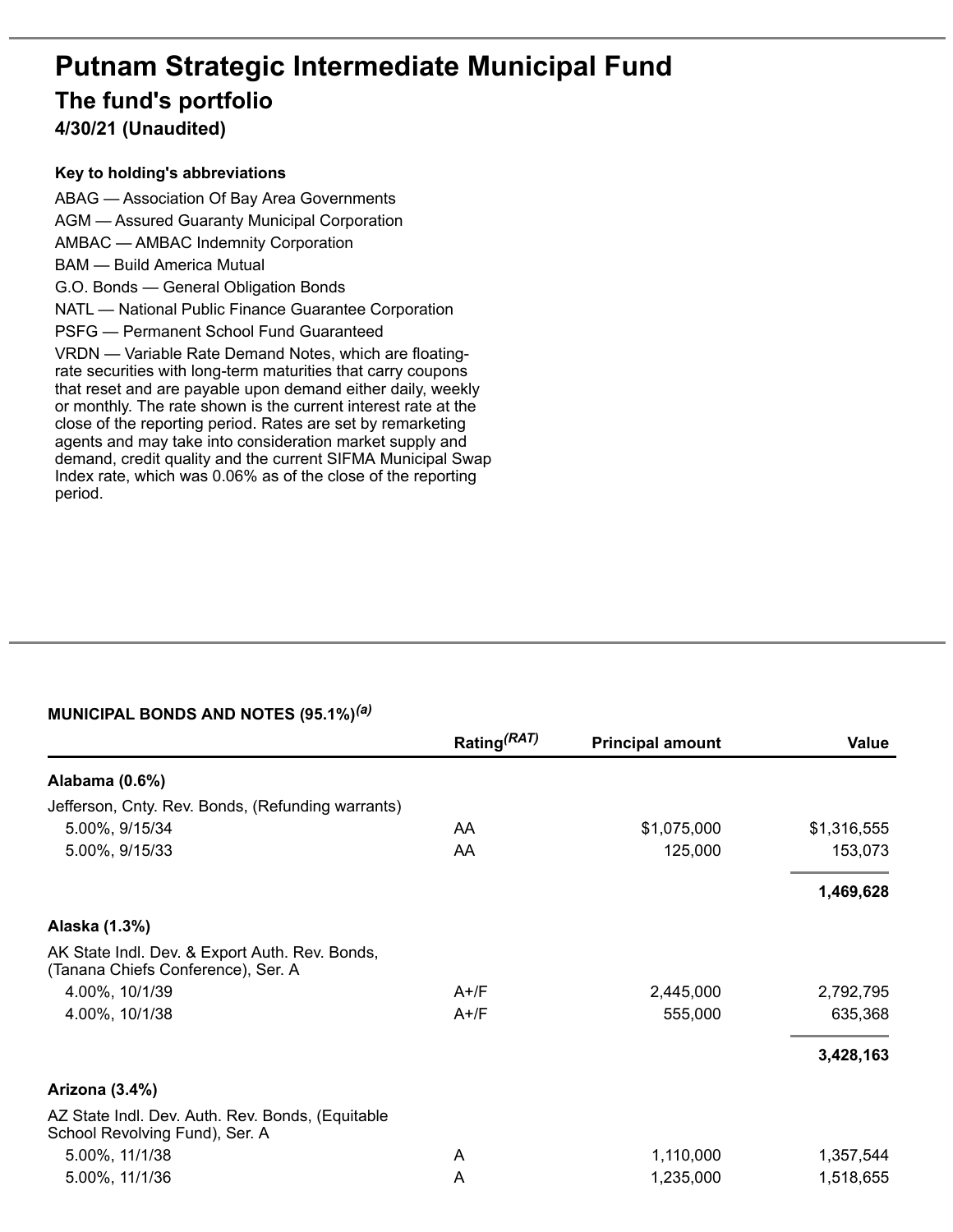| 5.00%, 11/1/34                                                                                                                    | A              | 1,000,000 | 1,235,715 |
|-----------------------------------------------------------------------------------------------------------------------------------|----------------|-----------|-----------|
| Glendale, Indl. Dev. Auth. Sr. Living Fac. Rev. Bonds,<br>(Royal Oaks Life Care Cmnty.)                                           |                |           |           |
| 4.00%, 5/15/31                                                                                                                    | BBB-/F         | 1,000,000 | 1,065,097 |
| 4.00%, 5/15/29                                                                                                                    | BBB-/F         | 1,000,000 | 1,070,591 |
| Salt River Project Agricultural Impt. & Pwr. Dist. Rev.<br>Bonds, 5.00%, 1/1/27(WIS)                                              | Aa1            | 1,200,000 | 1,469,096 |
| Salt Verde, Fin. Corp. Gas Rev. Bonds, 5.50%,<br>12/1/29                                                                          | A3             | 1,000,000 | 1,312,327 |
|                                                                                                                                   |                |           |           |
|                                                                                                                                   |                |           | 9,029,025 |
| California (9.6%)                                                                                                                 |                |           |           |
| ABAG Fin. Auth. for Nonprofit Corps. Rev. Bonds,                                                                                  |                |           |           |
| (Episcopal Sr. Cmntys.), 6.125%, 7/1/41                                                                                           | $A$ -/ $F$     | 500,000   | 503,426   |
| CA Cmnty. Hsg. Agcy. Essential Hsg. 144A Rev.<br>Bonds, (Aster Apt.), Ser. A-1, 4.00%, 2/1/56                                     | BB+/P          | 250,000   | 276,776   |
| CA Hsg. Fin. Agcy. Muni. Certif. Rev. Bonds, Ser. 21-<br>1, Class A, 3.50%, 11/20/35                                              | BBB+           | 923,913   | 1,075,257 |
| CA State Enterprise Dev. Auth. Student Hsg. Rev.<br>Bonds, (Provident Group-SDSU Properties, LLC), Ser.<br>A                      |                |           |           |
| 5.00%, 8/1/30                                                                                                                     | Baa3           | 100,000   | 128,801   |
| 5.00%, 8/1/28                                                                                                                     | Baa3           | 150,000   | 187,296   |
| CA State Infrastructure & Econ. Dev. Bank Mandatory<br>Put Bonds (6/1/26), (Museum Associates), 0.76%,                            |                |           |           |
| 12/1/50                                                                                                                           | A3             | 1,000,000 | 1,008,697 |
| CA State Infrastructure & Econ. Dev. Bank 144A<br>Mandatory Put Bonds (7/1/21), (DesertXpress<br>Enterprises, LLC), 0.45%, 1/1/50 | VMIG 1         | 5,000,000 | 5,000,549 |
| CA State Muni. Fin. Auth. Rev. Bonds, (HumanGood                                                                                  |                |           |           |
| Oblig. Group), Ser. A, 4.00%, 10/1/32                                                                                             | $A-fF$         | 1,000,000 | 1,130,750 |
| CA State Poll. Control Fin. Auth. Rev. Bonds, (San<br>Jose Wtr. Co.), 4.75%, 11/1/46                                              | A              | 1,000,000 | 1,142,873 |
| CA State Pub. Wks. Board Rev. Bonds, (Various Cap.                                                                                |                |           |           |
| Projects.), Ser. A, 5.00%, 8/1/32(WIS)                                                                                            | Aa3            | 1,000,000 | 1,288,045 |
| CA State, Pub. Wks. Board Rev. Bonds, Ser. A,<br>5.00%, $2/1/30$ <sup>(WIS)</sup>                                                 | Aa3            | 1,000,000 | 1,288,388 |
| Chula Vista, Muni. Fin. Auth. Special Tax Bonds,                                                                                  |                |           |           |
| 5.50%, 9/1/30                                                                                                                     | AA-            | 775,000   | 860,424   |
| Gilroy Unified School Dist. G.O. Bonds, (Election<br>2016)                                                                        |                |           |           |
| 4.00%, 8/1/35                                                                                                                     | Aa3            | 400,000   | 473,295   |
| 4.00%, 8/1/34                                                                                                                     | Aa3            | 275,000   | 326,434   |
| 4.00%, 8/1/32                                                                                                                     | Aa3            | 450,000   | 539,995   |
| Port of Oakland Rev. Bonds                                                                                                        |                |           |           |
| 5.00%, 11/1/29                                                                                                                    | A <sub>2</sub> | 1,125,000 | 1,457,638 |
| 5.00%, 5/1/28                                                                                                                     | A2             | 750,000   | 944,915   |
| 1.081%, 5/1/24                                                                                                                    | A1             | 750,000   | 757,742   |
| San Jose Arpt. Rev. Bonds, (Norman Y Mineta San<br>Jose Intl. Arpt.), Ser. A                                                      |                |           |           |
| 5.00%, 3/1/33                                                                                                                     | A2             | 1,000,000 | 1,311,528 |
| BAM, 4.00%, 3/1/34                                                                                                                | AA             | 1,800,000 | 2,185,353 |
| Sierra View, Local Hlth. Care Dist. Rev. Bonds                                                                                    |                |           |           |
| 5.00%, 7/1/30                                                                                                                     | A/F            | 620,000   | 799,535   |
| 5.00%, 7/1/27                                                                                                                     | A/F            | 625,000   | 764,376   |
| 4.00%, 7/1/26                                                                                                                     | A/F            | 300,000   | 341,997   |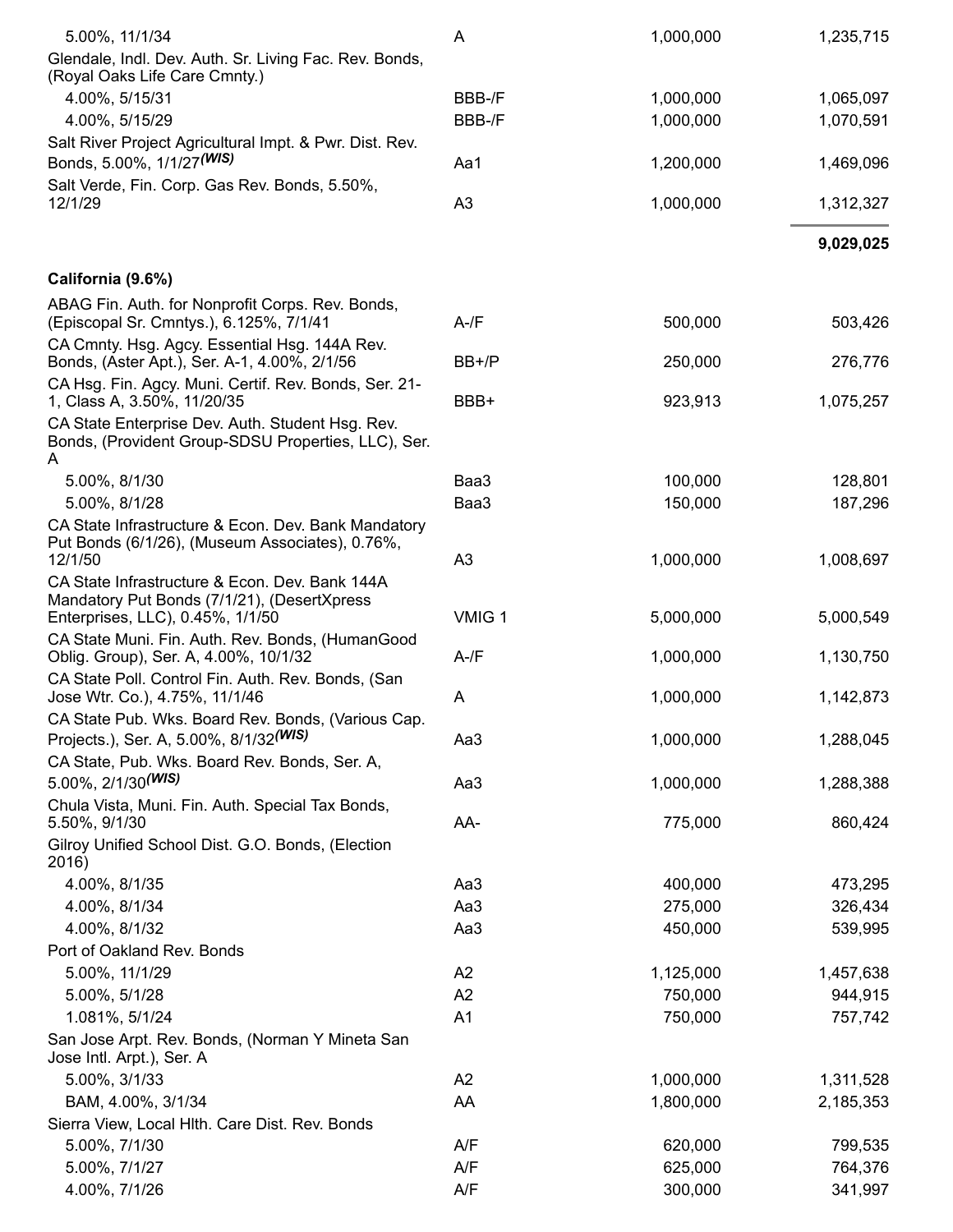| 4.00%, 7/1/25                                                                                          | A/F    | 290,000   | 324,593    |
|--------------------------------------------------------------------------------------------------------|--------|-----------|------------|
| 4.00%, 7/1/24                                                                                          | A/F    | 235,000   | 257,487    |
| 4.00%, 7/1/23                                                                                          | A/F    | 260,000   | 277,766    |
| 4.00%, 7/1/22                                                                                          | A/F    | 230,000   | 238,766    |
| 4.00%, 7/1/21                                                                                          | A/F    | 225,000   | 226,189    |
| Yucaipa Special Tax Bonds, (Cmnty. Fac. Dist. No.<br>98-1 Chapman Heights), 5.375%, 9/1/30             | A      | 375,000   | 380,389    |
|                                                                                                        |        |           | 25,499,280 |
| Colorado (1.8%)                                                                                        |        |           |            |
| CO State Hith. Fac. Auth. Hosp. Rev. Bonds,<br>(CommonSpirit Health Oblig. Group)                      |        |           |            |
| Ser. A-1, 4.00%, 8/1/37 <sup>(T)</sup>                                                                 | Baa1   | 150,000   | 172,459    |
| Ser. A-1, 4.00%, 8/1/38 <sup>(T)</sup>                                                                 | Baa1   | 225,000   | 258,098    |
| Ser. A-1, 4.00%, 8/1/39 <sup>(T)</sup>                                                                 | Baa1   | 225,000   | 257,542    |
| Ser. A-1, 4.00%, 8/1/44 <sup>(T)</sup>                                                                 | Baa1   | 750,000   | 851,618    |
| Ser. A-2, 4.00%, 8/1/49(T)                                                                             | Baa1   | 1,500,000 | 1,699,200  |
| Vauxmont, Metro. Dist. G.O. Bonds, AGM                                                                 |        |           |            |
| 5.00%, 12/1/34                                                                                         | AA     | 285,000   | 364,840    |
| 5.00%, 12/1/32                                                                                         | AA     | 250,000   | 321,924    |
| 5.00%, 12/15/30                                                                                        | AA     | 125,000   | 145,921    |
| 5.00%, 12/15/29                                                                                        | AA     | 125,000   | 146,350    |
| 5.00%, 12/15/27                                                                                        | AA     | 125,000   | 147,332    |
| 5.00%, 12/15/25                                                                                        | AA     | 125,000   | 147,813    |
| 5.00%, 12/1/25                                                                                         | AA     | 175,000   | 208,072    |
|                                                                                                        |        |           | 4,721,170  |
| Connecticut (1.7%)                                                                                     |        |           |            |
| CT State Hlth. & Edl. Fac. Auth. Rev. Bonds                                                            |        |           |            |
| (Masonicare Issue), Ser. F, 5.00%, 7/1/34                                                              | BBB+/F | 1,250,000 | 1,404,179  |
| (Masonicare Issue), Ser. F, 5.00%, 7/1/33<br>(Stamford Hosp. Oblig. Group (The)), Ser. L-1,            | BBB+/F | 250,000   | 281,611    |
| 4.00%, 7/1/26<br>CT State Hsg. Fin. Auth. Mtge. Program Rev. Bonds                                     | BBB+   | 700,000   | 810,149    |
| Ser. B-1, 4.10%, 11/15/39 <sup>(T)</sup>                                                               | Aaa    | 565,000   | 601,290    |
| Ser. B-1, 4.15%, 11/15/44 <sup>(T)</sup>                                                               | Aaa    | 1,355,000 | 1,441,888  |
|                                                                                                        |        |           | 4,539,117  |
| District of Columbia (2.3%)                                                                            |        |           |            |
| DC Rev. Bonds                                                                                          |        |           |            |
| (KIPP DC), Ser. A, 5.00%, 7/1/48<br>(Latin American Montessori Bilingual Pub. Charter                  | BBB+   | 1,250,000 | 1,462,184  |
| School Oblig. Group), 4.00%, 6/1/30                                                                    | BB+    | 1,000,000 | 1,125,881  |
| Metro. Washington DC, Arpt. Auth. Dulles Toll Rd.<br>Rev. Bonds, (Dulles Metrorail & Cap. Impt. Proj.) |        |           |            |
| 5.00%, 10/1/53                                                                                         | A-     | 2,000,000 | 2,074,087  |
| 4.00%, 10/1/53 $(D)$                                                                                   | A-     | 660,000   | 753,309    |
| Ser. B, 4.00%, 10/1/44 <sup>(T)</sup>                                                                  | A-     | 665,000   | 755,759    |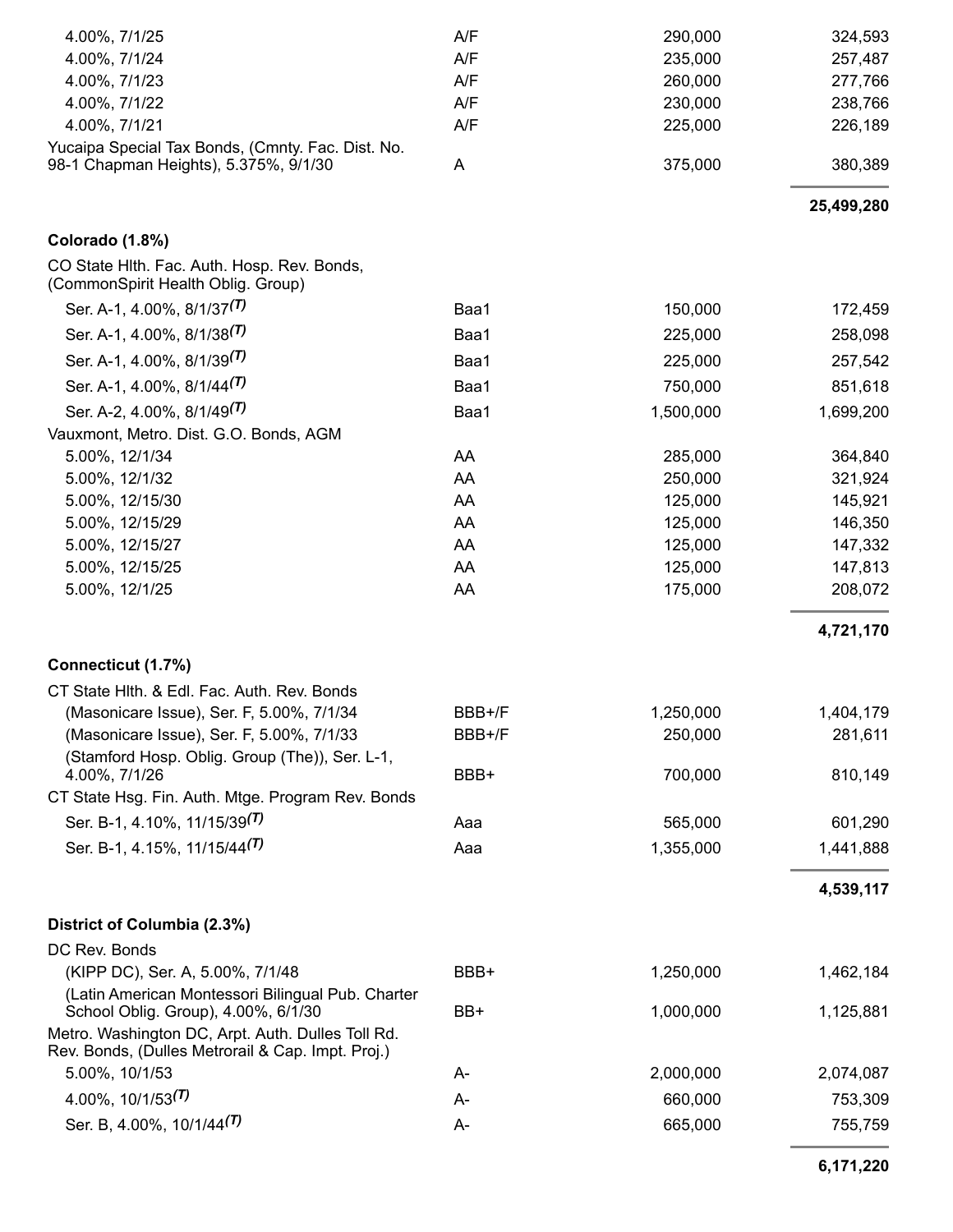| Double Branch Cmnty. Dev. Dist. Special Assmt.<br>Bonds, Ser. A-1, 4.25%, 5/1/34                                 | A              | 360,000   | 378,772    |
|------------------------------------------------------------------------------------------------------------------|----------------|-----------|------------|
| Halifax Hosp. Med. Ctr. Rev. Bonds, 5.00%, 6/1/36                                                                | A-             | 1,375,000 | 1,608,478  |
| Lakeland, Hosp. Syst. Rev. Bonds, (Lakeland Regl.<br>Hlth.), 5.00%, 11/15/45                                     | A2             | 2,000,000 | 2,246,065  |
| Orange Cnty., Hith. Fac. Auth. Rev. Bonds,<br>(Presbyterian Retirement Cmntys.), 5.00%, 8/1/34                   | $A-fF$         | 1,000,000 | 1,102,741  |
| Orlando Cmnty. Redev. Agcy. Tax Alloc. Bonds,<br>(Republic Drive/Universal), 5.00%, 4/1/23                       | $A+$ /F        | 1,630,000 | 1,691,672  |
| Palm Beach Cnty., Hlth. Fac. Auth. Rev. Bonds, (Acts<br>Retirement-Life Cmnty., Inc.), 5.00%, 11/15/32           | $A-fF$         | 2,000,000 | 2,363,184  |
| Southeast Overtown Park West Cmnty. Redev. Agcy.<br>144A Tax Alloc. Bonds, Ser. A-1, 5.00%, 3/1/30               | BBB+           | 240,000   | 264,980    |
| Village, 144A Special Assmt., (Village Cmnty. Dev.<br>Dist. No. 13), 1.875%, 5/1/25                              | BB-/P          | 700,000   | 712,566    |
| Volusia Cnty., Edl. Fac. Auth. Rev. Bonds, (Embry-<br>Riddle Aeronautical University, Inc.), Ser. A, 4.00%,      |                |           |            |
| 10/15/38                                                                                                         | A <sub>2</sub> | 750,000   | 872,210    |
|                                                                                                                  |                |           | 11,240,668 |
| Georgia (2.8%)                                                                                                   |                |           |            |
| Burke Cnty., Dev. Auth. Poll. Control Mandatory Put<br>Bonds (2/3/25), (Oglethorpe Pwr. Corp.), 1.50%,<br>1/1/40 | Baa1           | 1,600,000 | 1,641,755  |
| Gainesville & Hall Cnty., Dev. Auth. Edl. Fac. Rev.                                                              |                |           |            |
| Bonds, (Riverside Military Academy), 5.00%, 3/1/37<br>Geo L Smith II GA Congress Ctr. Rev. Bonds, (Signia        | BB/F           | 200,000   | 200,889    |
| Hotel Mgt., LLC.), 4.00%, 1/1/36                                                                                 | BBB-           | 1,000,000 | 1,172,554  |
| Main Street Natural Gas, Inc. Gas Supply Mandatory<br>Put Bonds (9/1/23), Ser. B, 0.824%, 4/1/48                 | Aa2            | 2,200,000 | 2,213,232  |
| Muni. Election Auth. of GA Rev. Bonds, (Plant Vogtle<br>Units 3 & 4), Ser. A                                     |                |           |            |
| 5.50%, 7/1/60                                                                                                    | A              | 1,500,000 | 1,729,113  |
| 5.00%, 1/1/56                                                                                                    | A2             | 500,000   | 595,977    |
|                                                                                                                  |                |           | 7,553,520  |
| Guam (0.1%)                                                                                                      |                |           |            |
| Territory of GU, Pwr. Auth. Rev. Bonds, Ser. A, AGM,<br>5.00%, 10/1/30                                           | AA             | 200,000   | 211,458    |
|                                                                                                                  |                |           | 211,458    |
|                                                                                                                  |                |           |            |
| Hawaii (0.1%)                                                                                                    |                |           |            |
| HI State Dept. Budget & Fin. Rev. Bonds, (Kahala<br>Nui), 5.25%, 11/15/37                                        | A/F            | 250,000   | 263,974    |
|                                                                                                                  |                |           | 263,974    |
| <b>Illinois (11.6%)</b>                                                                                          |                |           |            |
| Chicago, G.O. Bonds                                                                                              |                |           |            |
| Ser. A, 6.00%, 1/1/38                                                                                            | BBB+           | 1,600,000 | 1,941,690  |
| Ser. B-2, 5.50%, 1/1/37                                                                                          | BBB+           | 1,000,000 | 1,120,542  |
| Chicago, Motor Fuel Tax Rev. Bonds, AGM, 5.00%,<br>1/1/31                                                        | AA             | 500,000   | 538,988    |
| Chicago, Waste Wtr. Transmission Rev. Bonds                                                                      |                |           |            |

**Florida (4.2%)**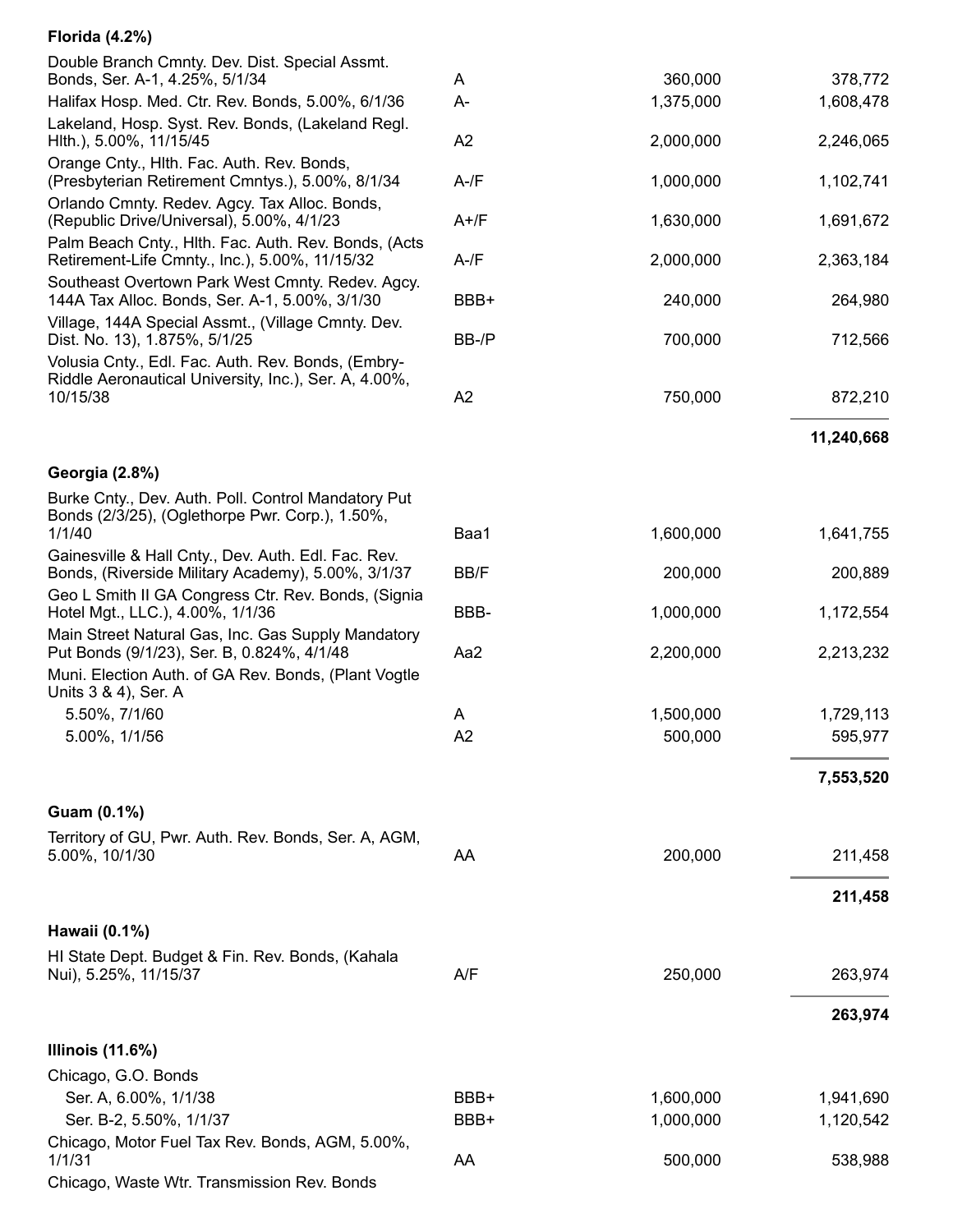| 5.00%, 1/1/44                                                                                                    | A            | 500,000   | 554,968    |
|------------------------------------------------------------------------------------------------------------------|--------------|-----------|------------|
| Ser. C, 5.00%, 1/1/39                                                                                            | Α            | 750,000   | 858,647    |
| (2nd Lien), 5.00%, 1/1/39                                                                                        | A            | 565,000   | 627,430    |
| Ser. C, 5.00%, 1/1/34                                                                                            | A            | 400,000   | 461,067    |
| Ser. C, 5.00%, 1/1/33                                                                                            | A            | 405,000   | 467,465    |
| Chicago, Wtr. Wks Rev. Bonds, 5.00%, 11/1/39                                                                     | A            | 675,000   | 763,091    |
| IL State G.O. Bonds                                                                                              |              |           |            |
| 5.00%, 11/1/41                                                                                                   | Baa3         | 600,000   | 686,598    |
| 5.00%, 1/1/41                                                                                                    | Baa3         | 340,000   | 382,482    |
| 5.00%, 11/1/34                                                                                                   | Baa3         | 1,650,000 | 1,918,694  |
| Ser. C, 5.00%, 11/1/29                                                                                           | Baa3         | 1,225,000 | 1,460,016  |
| Ser. D, 5.00%, 11/1/28                                                                                           | Baa3         | 2,080,000 | 2,500,191  |
| Ser. D, 5.00%, 11/1/27                                                                                           | Baa3         | 920,000   | 1,115,931  |
| 4.125%, 11/1/31                                                                                                  | Baa3         | 830,000   | 928,237    |
| Ser. A, 4.00%, 3/1/40                                                                                            | Baa3         | 600,000   | 687,818    |
| 4.00%, 1/1/31                                                                                                    | Baa3         | 695,000   | 763,293    |
| IL State Fin. Auth.                                                                                              |              |           |            |
| Mandatory Put Bonds (11/15/26), (OSF Hlth. Care<br>Syst. Oblig. Group), Ser. B-2, 5.00%, 5/15/50                 | A            | 1,000,000 | 1,202,430  |
| Mandatory Put Bonds (9/1/22), (Field Museum of<br>Natural History), 0.575%, 11/1/34                              | A2           | 2,445,000 | 2,444,406  |
| IL State Fin. Auth. Rev. Bonds, (Art Institute of<br>Chicago (The)), 5.00%, 3/1/30                               | Aa3          | 1,500,000 | 1,796,892  |
| IL State Fin. Auth. Student Hsg. & Academic Fac.<br>Rev. Bonds, (U. of IL Chicago), 5.00%, 2/15/50               | Baa3         | 500,000   | 554,719    |
| Metro. Pier & Exposition Auth. Rev. Bonds,<br>(McCormick Place Expansion), Ser. B, 5.00%,<br>12/15/33            | <b>BBB</b>   | 300,000   | 360,539    |
| Metro. Pier & Exposition Auth. Dedicated State Tax<br>Rev. Bonds, (McCormick), Ser. A, NATL, zero %,<br>12/15/22 | Baa2         | 5,500,000 | 5,424,142  |
| Metro. Wtr. Reclamation Dist. of Greater Chicago                                                                 |              |           |            |
| G.O. Bonds, Ser. A, 5.00%, 12/1/31                                                                               | AA           | 1,000,000 | 1,232,512  |
|                                                                                                                  |              |           | 30,792,788 |
| Indiana $(0.4\%)$                                                                                                |              |           |            |
| IN State Fin. Auth. Rev. Bonds, (BHI Sr. Living),<br>5.75%, 11/15/41                                             | <b>BBB/F</b> | 1,000,000 | 1,016,960  |
|                                                                                                                  |              |           | 1,016,960  |
| lowa (0.6%)                                                                                                      |              |           |            |
| IA State Fin. Auth. Solid Waste Fac. Mandatory Put<br>Bonds (4/1/24), (Gevo NW Iowa RNG, LLC), 1.50%,<br>1/1/42  | Aa3          | 1,700,000 | 1,719,105  |
|                                                                                                                  |              |           | 1,719,105  |
| <b>Kansas (0.5%)</b>                                                                                             |              |           |            |
| KS State Dev. Fin. Auth. Rev. Bonds, (Lifespace                                                                  |              |           |            |
| Cmnty's. Inc.), Ser. S, 5.00%, 5/15/30                                                                           | <b>BBB/F</b> | 1,455,000 | 1,458,836  |
|                                                                                                                  |              |           | 1,458,836  |
| Kentucky (5.0%)                                                                                                  |              |           |            |

KY Bond Dev. Corp. Edl. Fac. Rev. Bonds,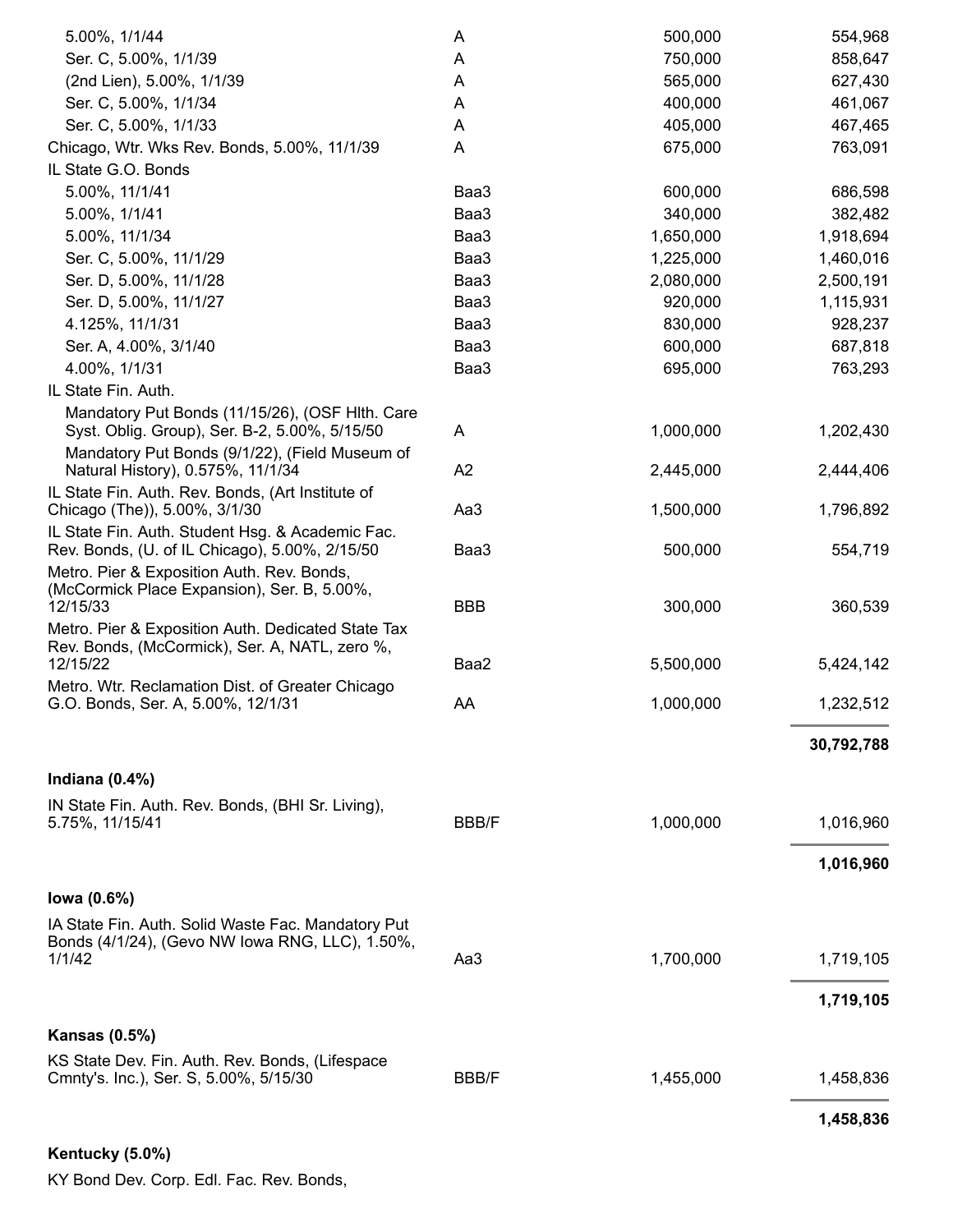| (Transylvania U.), Ser. A                                                                                                                   |                |                      |                      |
|---------------------------------------------------------------------------------------------------------------------------------------------|----------------|----------------------|----------------------|
| 5.00%, 3/1/32                                                                                                                               | A-             | 705,000              | 891,810              |
| 5.00%, 3/1/30                                                                                                                               | А-             | 635,000              | 810,292              |
| 4.00%, 3/1/49                                                                                                                               | А-             | 330,000              | 370,295              |
| 4.00%, 3/1/46                                                                                                                               | $A-$           | 485,000              | 545,891              |
| 4.00%, 3/1/33                                                                                                                               | A-             | 180,000              | 209,362              |
| KY Pub. Trans. Infrastructure Auth. Rev. Bonds, (1st<br>Tier Downtown Crossing), Ser. A, 6.00%, 7/1/53<br>KY State Pub. Energy Auth.        | Baa2           | 500,000              | 553,923              |
| Gas Supply Mandatory Put Bonds (6/1/25), Ser. C-<br>1, 4.00%, 12/1/49                                                                       | A1             | 3,150,000            | 3,551,902            |
| Gas Supply Mandatory Put Bonds (1/1/25), Ser. B,<br>4.00%, 1/1/49                                                                           | A <sub>1</sub> | 2,800,000            | 3,123,370            |
| Louisville & Jefferson Cnty., Metro. Govt. Hlth. Syst.<br>Rev. Bonds, (Norton Healthcare, Inc.), Ser. A, 5.00%,<br>10/1/30                  | A              | 2,750,000            | 3,313,745            |
|                                                                                                                                             |                |                      |                      |
|                                                                                                                                             |                |                      | 13,370,590           |
| Louisiana (0.8%)                                                                                                                            |                |                      |                      |
| St. John The Baptist Parish Mandatory Put Bonds<br>(7/1/26), (Marathon Oil Corp.), Ser. A-3, 2.20%, 6/1/37                                  | Baa3           | 2,000,000            | 2,077,312            |
|                                                                                                                                             |                |                      | 2,077,312            |
| Maryland (0.6%)                                                                                                                             |                |                      |                      |
| Gaithersburg, Econ. Dev. Rev. Bonds, (Asbury, Oblig.<br>Group), Ser. A, 5.00%, 1/1/36<br>MD State Hith. & Higher Ed. Fac. Auth. Rev. Bonds, | <b>BBB/F</b>   | 300,000              | 330,728              |
| (Stevenson U.)<br>5.00%, 6/1/33                                                                                                             | BBB-           | 425,000              | 539,992              |
| 5.00%, 6/1/31                                                                                                                               | BBB-           | 350,000              | 446,832              |
| 4.00%, 6/1/34                                                                                                                               | BBB-           | 250,000              | 289,918              |
|                                                                                                                                             |                |                      | 1,607,470            |
| Massachusetts (0.3%)                                                                                                                        |                |                      |                      |
| MA State Hsg. Fin. Agcy. Rev. Bonds, Ser. D, 3.10%,                                                                                         |                |                      |                      |
| 6/1/30                                                                                                                                      | Aa2            | 720,000              | 786,485              |
|                                                                                                                                             |                |                      | 786,485              |
| Michigan (5.9%)                                                                                                                             |                |                      |                      |
| Detroit, G.O. Bonds, 5.50%, 4/1/34                                                                                                          | Ba3            | 660,000              | 827,036              |
| Detroit, Downtown Dev. Auth. Tax Alloc. Bonds, Ser.<br>A, AGM, 5.00%, 7/1/43                                                                | AA             | 3,000,000            | 3,379,232            |
| Kentwood, Economic Dev. Rev. Bonds, (Holland<br>Home Oblig. Group), 5.00%, 11/15/37                                                         | BBB-/F         | 1,000,000            | 1,109,282            |
| MI State Fin. Auth. Rev. Bonds                                                                                                              |                |                      |                      |
| Ser. H-1, 5.00%, 10/1/39 (Prerefunded 10/1/24)<br>(Pub. Ltg. Auth.), Ser. B, 5.00%, 7/1/39                                                  | AA-<br>BB+     | 525,000<br>2,000,000 | 599,521<br>2,154,930 |
| (Detroit Wtr. & Swr.), Ser. C-6, 5.00%, 7/1/33                                                                                              | AA-            | 140,000              | 159,295              |
| (Detroit), Ser. C-3, 5.00%, 4/1/28                                                                                                          | Aa2            | 700,000              | 861,784              |
| (Tobacco Settlement), Ser. A-1, 2.326%, 6/1/30                                                                                              | A              | 1,000,000            | 1,033,204            |
| (Trinity Health Corp. Oblig. Group), Ser. A, 4.00%,                                                                                         |                |                      |                      |
| $12/1/49^{(T)}$                                                                                                                             | AA-            | 1,325,000            | 1,547,720            |
| MI State Strategic Fund Ltd. Oblig. Rev. Bonds,                                                                                             | Aa3            | 4,000,000            | 4,000,000            |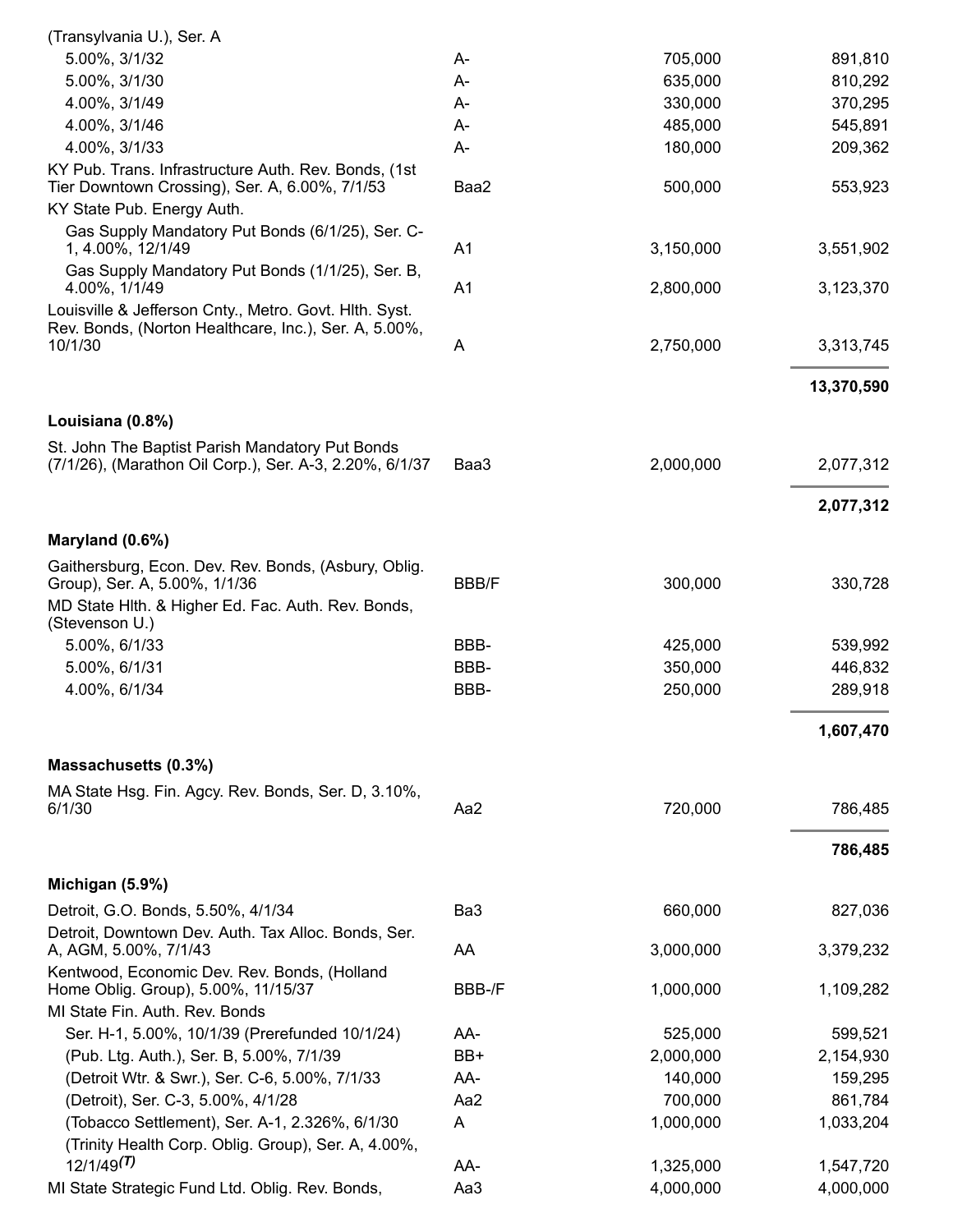**15,672,004**

| Minnesota (0.3%)                                                                                         |                |           |           |
|----------------------------------------------------------------------------------------------------------|----------------|-----------|-----------|
| MN State Higher Ed. Fac. Auth. Rev. Bonds,<br>(Augsburg U.), Ser. A, 5.00%, 5/1/46                       | Ba1            | 750,000   | 780,181   |
|                                                                                                          |                |           | 780,181   |
| Mississippi (0.8%)                                                                                       |                |           |           |
| MS State Bus. Fin. Corp. Rev. Bonds, (System<br>Energy Resources, Inc.), 2.50%, 4/1/22                   | BBB+           | 2,000,000 | 2,011,236 |
|                                                                                                          |                |           | 2,011,236 |
| Missouri (1.0%)                                                                                          |                |           |           |
| Kansas City, Indl. Dev. Auth. Arpt. Special Oblig. Rev.<br>Bonds, 4.00%, 3/1/34                          | A <sub>2</sub> | 2,155,000 | 2,553,239 |
|                                                                                                          |                |           | 2,553,239 |
| Nebraska (1.5%)                                                                                          |                |           |           |
| Central Plains, Energy Mandatory Put Bonds (1/1/24),<br>(No. 4), 5.00%, 3/1/50                           | A2             | 2,500,000 | 2,783,014 |
| Central Plains, Energy Rev. Bonds, (NE Gas No. 3),<br>5.00%, 9/1/32 (Prerefunded 9/1/22)                 | A2             | 1,000,000 | 1,062,929 |
|                                                                                                          |                |           | 3,845,943 |
| New Hampshire (1.5%)                                                                                     |                |           |           |
| National Fin. Auth. Rev. Bonds, (Caritas Acquisitions<br>VII, LLC), Ser. A, 3.75%, 8/15/30               | <b>BBB/P</b>   | 1,050,000 | 1,099,605 |
| NH State Hith. & Ed. Fac. Auth. Rev. Bonds<br>(Catholic Med. Ctr.), 5.00%, 7/1/44                        | BBB+           | 500,000   | 582,312   |
| (Southern NH Med. Ctr.), 5.00%, 10/1/37                                                                  | A-             | 2,000,000 | 2,289,983 |
|                                                                                                          |                |           |           |
|                                                                                                          |                |           | 3,971,900 |
| New Jersey (2.9%)                                                                                        |                |           |           |
| NJ State Econ. Dev. Auth. Rev. Bonds                                                                     |                |           |           |
| Ser. AAA, 5.00%, 6/15/36                                                                                 | Baa1           | 350,000   | 413,682   |
| 4.00%, 6/15/37                                                                                           | Baa1           | 400,000   | 468,032   |
| 4.00%, 6/15/36                                                                                           | Baa1           | 400,000   | 470,387   |
| 4.00%, 6/15/35                                                                                           | Baa1           | 350,000   | 412,980   |
| 4.00%, 6/15/34<br>NJ State Edl. Fac. Auth. Rev. Bonds, (William<br>Paterson U. of NJ (The)), Ser. C, AGM | Baa1           | 350,000   | 414,257   |
| 5.00%, 7/1/31                                                                                            | AA             | 225,000   | 289,050   |
| 5.00%, 7/1/30                                                                                            | AA             | 200,000   | 254,398   |
| 5.00%, 7/1/29                                                                                            | AA             | 130,000   | 163,562   |
| 5.00%, 7/1/28                                                                                            | AA             | 100,000   | 124,088   |
| 5.00%, 7/1/27                                                                                            | AA             | 100,000   | 122,035   |
| 5.00%, 7/1/26                                                                                            | AA             | 100,000   | 119,540   |
| 5.00%, 7/1/25                                                                                            | AA             | 100,000   |           |
|                                                                                                          |                |           | 116,608   |
| 5.00%, 7/1/24                                                                                            | AA<br>VMIG 1   | 100,000   | 113,210   |
| NJ State Hith. Care Fac. Fin. Auth. VRDN, (AHS                                                           |                | 1,500,000 | 1,500,000 |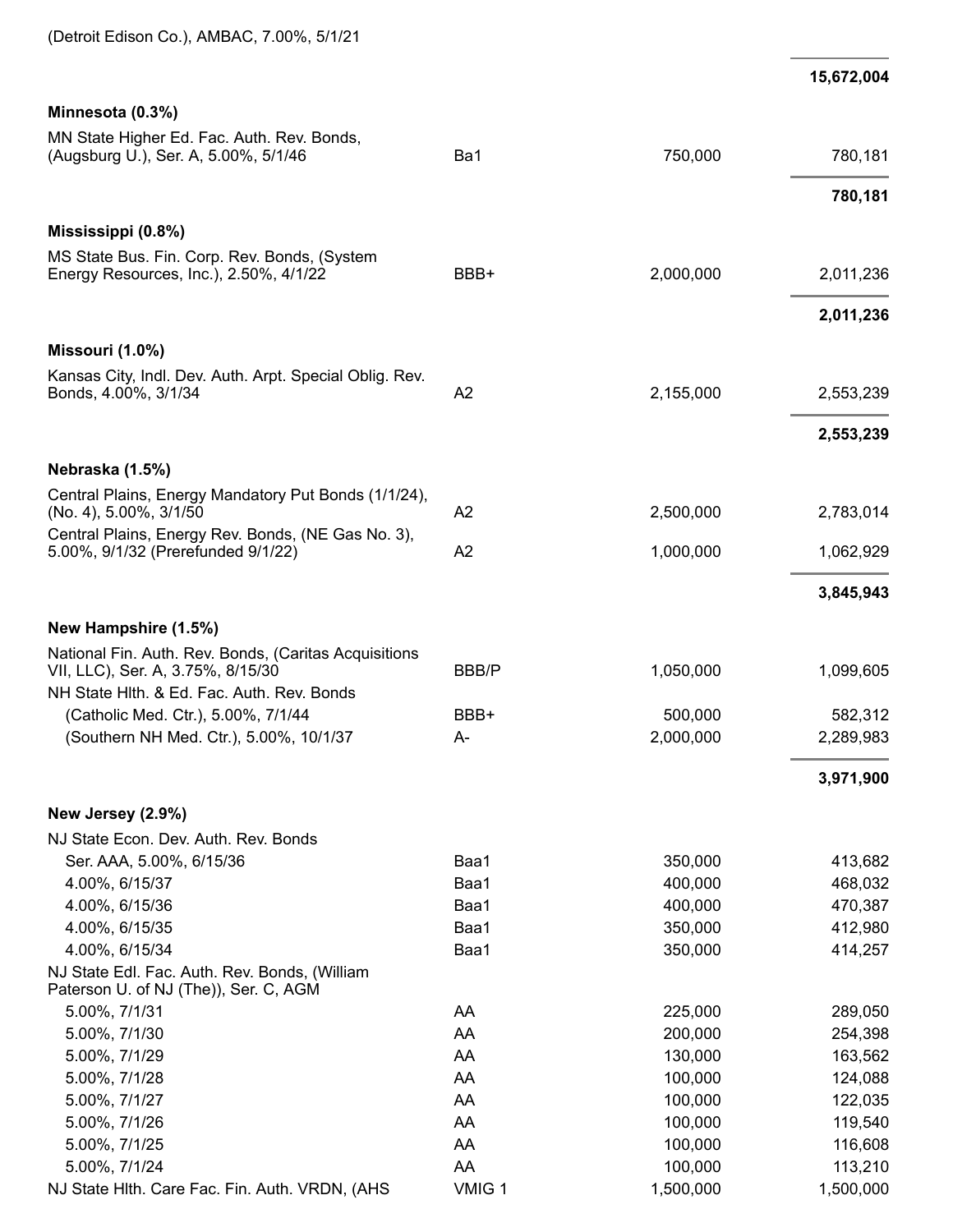| Hosp. Corp.), Ser. B, 0.06%, 7/1/36                                                                             |                |           |            |
|-----------------------------------------------------------------------------------------------------------------|----------------|-----------|------------|
| NJ State Trans. Trust Fund Auth. Rev. Bonds                                                                     |                |           |            |
| Ser. AA, 5.00%, 6/15/36 <sup>(WIS)</sup>                                                                        | <b>BBB</b>     | 775,000   | 951,967    |
| Ser. A, 5.00%, 12/15/34                                                                                         | Baa1           | 680,000   | 845,296    |
| (Federal Hwy. Reimbursement Notes), 5.00%,<br>6/15/28                                                           | A+             | 750,000   | 900,010    |
|                                                                                                                 |                |           | 7,679,102  |
| New Mexico (0.4%)                                                                                               |                |           |            |
| Sante Fe, Retirement Fac. Rev. Bonds, (El Castillo<br>Retirement Res.), 5.00%, 5/15/42                          | BB+/F          | 980,000   | 999,333    |
|                                                                                                                 |                |           | 999,333    |
| <b>New York (4.7%)</b>                                                                                          |                |           |            |
| Albany, Cap. Resource Corp. Rev. Bonds, (Empire<br>Commons Student Hsg., Inc.)                                  |                |           |            |
| 5.00%, 5/1/26                                                                                                   | A              | 400,000   | 482,264    |
| Ser. A, 5.00%, 5/1/25                                                                                           | A              | 645,000   | 755,100    |
| 5.00%, 5/1/24                                                                                                   | A              | 575,000   | 651,370    |
| 5.00%, 5/1/23                                                                                                   | A              | 795,000   | 867,640    |
| Metro. Trans. Auth. Rev. Bonds, Ser. C-1, 4.00%,<br>11/15/35                                                    | A <sub>3</sub> | 1,300,000 | 1,482,795  |
| Metro. Trans. Auth. Dedicated Tax Mandatory Put<br>Bonds (6/1/22), Ser. A-2A, 0.51%, 11/1/26                    | AA             | 1,820,000 | 1,820,059  |
| NY City, Indl. Dev. Agcy. Rev. Bonds, (Yankee<br>Stadium, LLC), AGM, 5.00%, 3/1/28                              | AA             | 500,000   | 628,119    |
| NY State Mtge. Agcy. Rev. Bonds, Ser. 196, 2.60%,<br>4/1/25                                                     | Aa1            | 750,000   | 796,143    |
| NY State Trans. Dev. Corp. Exempt Fac. Rev. Bonds,<br>(Empire State Thruway Partners, LLC.), 4.00%,<br>10/31/46 | BBB-/F         | 1,500,000 | 1,715,352  |
| NY State Trans. Special Fac. Dev. Corp. Rev. Bonds,<br>(JFK Intl. Arpt. Term. 4, LLC)                           |                |           |            |
| 5.00%, 12/1/29                                                                                                  | Baa1           | 500,000   | 638,038    |
| 5.00%, 12/1/28                                                                                                  | Baa1           | 500,000   | 627,793    |
| Saratoga Cnty., Cap. Resource Rev. Bonds,<br>(Skidmore College), Ser. 21A                                       |                |           |            |
| 5.00%, 7/1/27                                                                                                   | A1             | 450,000   | 563,077    |
| 5.00%, 7/1/26                                                                                                   | A1             | 675,000   | 822,426    |
| 5.00%, 7/1/25                                                                                                   | A <sub>1</sub> | 425,000   | 502,261    |
|                                                                                                                 |                |           | 12,352,437 |
| North Carolina (0.6%)                                                                                           |                |           |            |
| NC State Tpk. Auth. Rev. Bonds, 5.00%, 2/1/24                                                                   | <b>BBB</b>     | 1,500,000 | 1,690,681  |
|                                                                                                                 |                |           | 1,690,681  |
| Ohio (3.6%)                                                                                                     |                |           |            |
| Cuyahoga Cnty., Econ. Dev. Rev. Bonds                                                                           |                |           |            |
| 5.00%, 1/1/38                                                                                                   | A              | 1,380,000 | 1,635,972  |
| 5.00%, 1/1/36                                                                                                   | A              | 425,000   | 506,630    |
| Franklin Cnty., Hlth. Care Fac. Rev. Bonds,<br>(Friendship Village of Dublin Oblig. Group), 5.00%,              |                |           |            |
| 11/15/34                                                                                                        | BBB+/F         | 700,000   | 772,748    |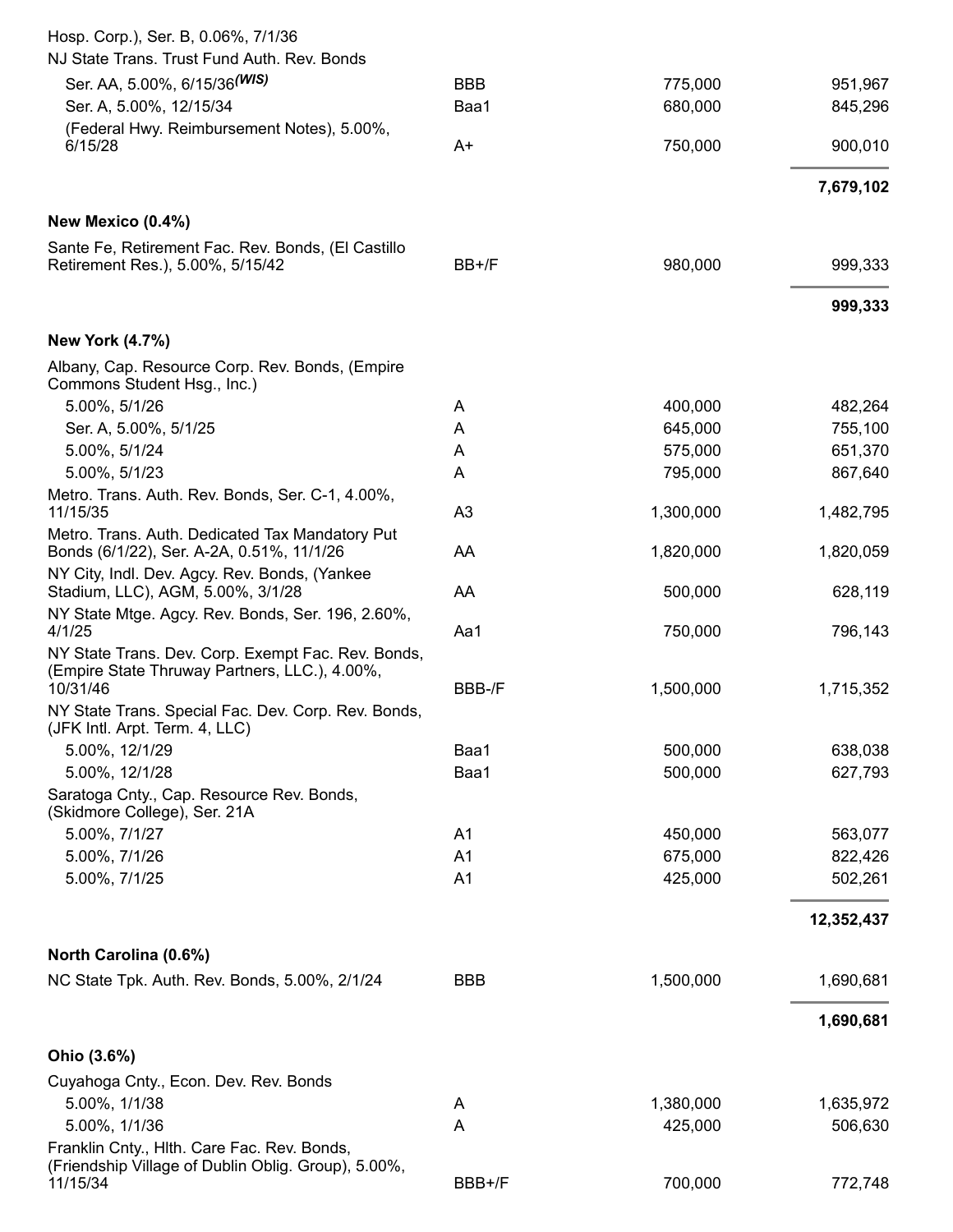| Lucas Cnty., Hith. Care Fac. Rev. Bonds, (Sunset<br>Retirement Cmntys.), 5.50%, 8/15/30            | $A-fF$         | 650,000            | 656,715            |
|----------------------------------------------------------------------------------------------------|----------------|--------------------|--------------------|
| OH State Higher Edl. Fac. Comm. Rev. Bonds, (John<br>Carroll U.)                                   |                |                    |                    |
| 5.00%, 10/1/30                                                                                     | A <sub>3</sub> | 455,000            | 584,729            |
| 5.00%, 10/1/29                                                                                     | A3             | 810,000            | 1,025,147          |
| 5.00%, 10/1/28                                                                                     | A <sub>3</sub> | 370,000            | 460,857            |
| 5.00%, 10/1/27                                                                                     | A <sub>3</sub> | 350,000            | 429,121            |
| 5.00%, 10/1/26                                                                                     | A <sub>3</sub> | 350,000            | 420,769            |
| 5.00%, 10/1/25                                                                                     | A <sub>3</sub> | 220,000            | 257,673            |
| OH State Hosp. Rev. Bonds, (Premier Hlth. Partners<br>Oblig. Group)                                |                |                    |                    |
| 5.00%, 11/15/27                                                                                    | Baa1           | 240,000            | 298,375            |
| 5.00%, 11/15/26                                                                                    | Baa1           | 285,000            | 346,182            |
| 5.00%, 11/15/24                                                                                    | Baa1           | 135,000            | 155,234            |
| Port of Greater Cincinnati Dev. Auth. 144A Rev.<br>Bonds, 4.25%, 12/1/50                           | BB/P           | 750,000            | 754,811            |
| Scioto Cnty., Hosp. Rev. Bonds, (Southern OH Med.                                                  |                |                    |                    |
| Ctr.), 5.00%, 2/15/33                                                                              | A <sub>3</sub> | 500,000            | 585,357            |
| Warren Cnty., Hlth. Care Fac. Rev. Bonds, (Otterbein<br>Homes Oblig. Group), Ser. A, 5.75%, 7/1/33 | A              | 500,000            | 540,812            |
|                                                                                                    |                |                    | 9,431,132          |
| Oregon (0.1%)                                                                                      |                |                    |                    |
| Keizer, Special Assmt. Bonds, (Keizer Station), Ser. A,<br>5.20%, 6/1/31                           | Aa3            | 245,000            | 245,878            |
|                                                                                                    |                |                    |                    |
|                                                                                                    |                |                    | 245,878            |
| Pennsylvania (5.1%)                                                                                |                |                    |                    |
| Dallas, Area Muni. Auth. U. Rev. Bonds, (Misericordia                                              |                |                    |                    |
| U.), 5.00%, 5/1/29<br>Lackawanna Cnty., Indl. Dev. Auth. Rev. Bonds,                               | Baa3           | 300,000            | 328,022            |
| (Scranton U.), 4.00%, 11/1/40<br>PA Rev. Bonds, (City of Philadelphia, Wtr. &                      | A-             | 500,000            | 563,367            |
| Wastewater)                                                                                        |                |                    |                    |
| 4.00%, 1/1/32                                                                                      | Baa2           | 540,000            | 640,426            |
| 4.00%, 1/1/31                                                                                      | Baa2           | 165,000            | 194,585            |
| 4.00%, 1/1/30                                                                                      | Baa2           | 115,000            | 134,704            |
| 4.00%, 1/1/29                                                                                      | Baa2           | 725,000            | 846,606            |
| PA State Tpk. Comm. Rev. Bonds                                                                     |                |                    |                    |
| Ser. B-1, 5.00%, 6/1/42                                                                            | A <sub>3</sub> | 675,000            | 809,030            |
| Ser. 2nd, 5.00%, 12/1/35                                                                           | A3             | 1,000,000          | 1,232,405          |
| Pittsburgh Wtr. & Swr. Auth. Mandatory Put Bonds<br>(12/1/23), Ser. C, AGM, 0.71%, 9/1/40          | AA             | 1,875,000          | 1,879,316          |
| Scranton, School Dist. G.O. Bonds, Ser. 14-R,<br>0.925%, 4/1/31                                    | A2             | 5,640,000          | 5,672,308          |
| Westmoreland Cnty. Indl. Dev. Auth. Hith. Syst. Rev.<br>Bonds, (Excela Hlth. Oblig. Group), Ser. A |                |                    |                    |
| 5.00%, 7/1/28                                                                                      | Baa1           | 275,000            | 336,841            |
| 5.00%, 7/1/27                                                                                      | Baa1           | 375,000            | 451,221            |
| 4.00%, 7/1/26<br>4.00%, 7/1/24                                                                     | Baa1<br>Baa1   | 300,000<br>200,000 | 339,426<br>218,156 |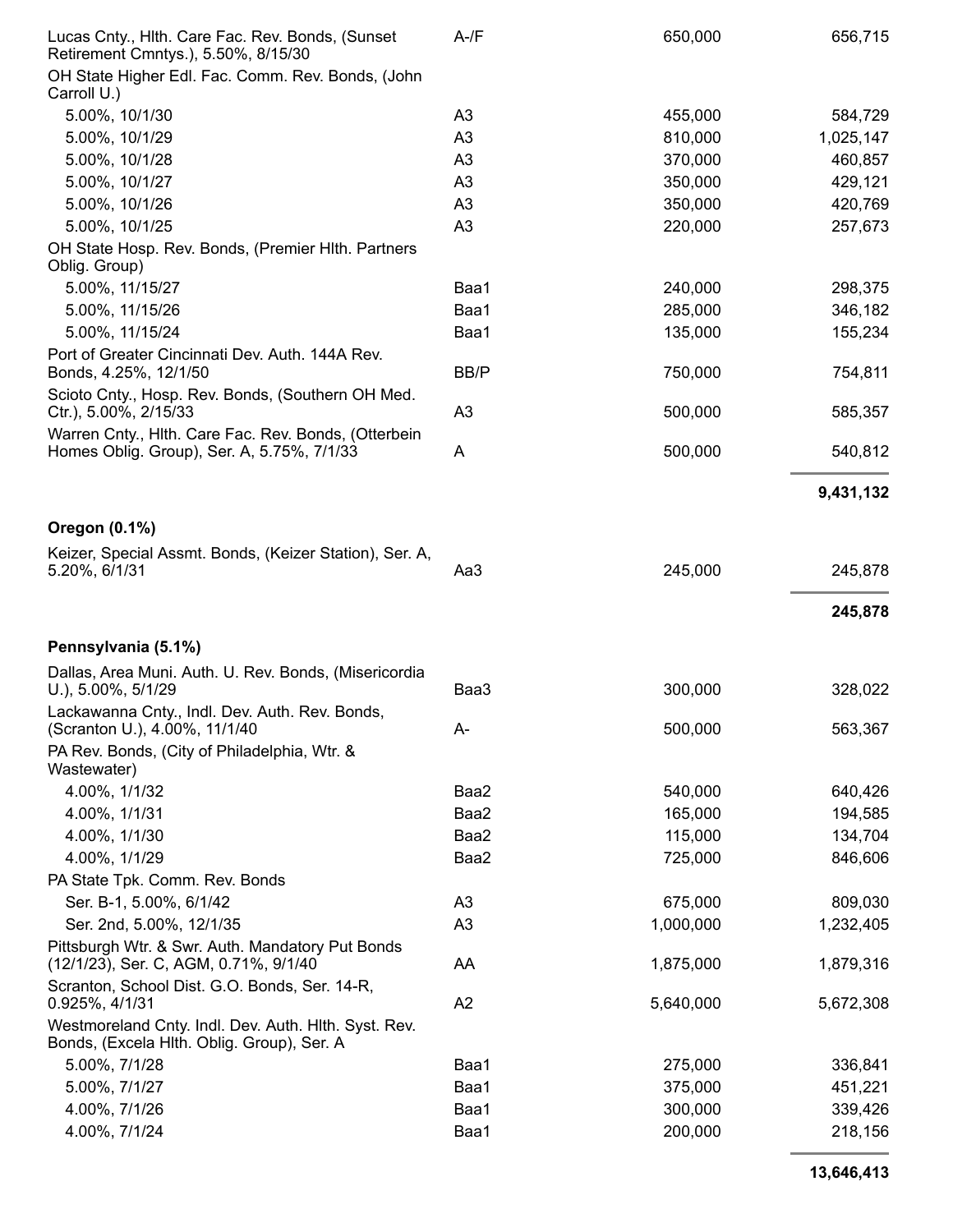| Rhode Island (0.8%)                                                                                          |                |           |            |
|--------------------------------------------------------------------------------------------------------------|----------------|-----------|------------|
| RI Hlth. & Edl. Bldg. Corp. Rev. Bonds, (Lifespan<br>Oblig. Group-Hosp. Fin.)                                |                |           |            |
| 5.00%, 5/15/33                                                                                               | BBB+           | 365,000   | 419,104    |
| 5.00%, 5/15/26                                                                                               | BBB+           | 580,000   | 692,046    |
| Tobacco Settlement Fin. Corp. Rev. Bonds, Ser. B,<br>5.00%, 6/1/50                                           | BBB-/P         | 1,000,000 | 1,108,383  |
|                                                                                                              |                |           | 2,219,533  |
| South Carolina (5.1%)                                                                                        |                |           |            |
| Myrtle Beach, Tax Allocation Bonds, (Myrtle Beach Air                                                        |                |           |            |
| Force Base Redev.), 5.00%, 10/1/28                                                                           | A2             | 575,000   | 692,863    |
| SC State Pub. Svcs. Auth. Rev. Bonds                                                                         |                |           |            |
| Ser. A, 5.50%, 12/1/54                                                                                       | A2             | 1,000,000 | 1,136,356  |
| Ser. A, 5.00%, 12/1/55                                                                                       | A2             | 545,000   | 628,132    |
| (Santee Cooper), Ser. B, 5.00%, 12/1/38                                                                      | A2             | 595,000   | 660,062    |
| (Oblig.), Ser. B, 5.00%, 12/1/37                                                                             | A2             | 500,000   | 605,711    |
| Ser. A, 5.00%, 12/1/36<br>SC Trans. Infrastructure Bank Mandatory Put Bonds                                  | A2             | 1,500,000 | 1,792,643  |
| (10/1/22), Ser. 03B, 0.524%, 10/1/31                                                                         | Aa3            | 7,980,000 | 7,985,493  |
|                                                                                                              |                |           | 13,501,260 |
| Tennessee (0.4%)                                                                                             |                |           |            |
| Chattanooga, Hith. Edl. & Hsg. Fac. Rev. Bonds,<br>(CommonSpirit Health Oblig. Group)                        |                |           |            |
| Ser. A-1, 4.00%, 8/1/37 <sup>(T)</sup>                                                                       | Baa1           | 150,000   | 174,636    |
| Ser. A-1, 4.00%, 8/1/38 <sup>(T)</sup>                                                                       | Baa1           | 150,000   | 174,234    |
| Ser. A-2, 5.00%, 8/1/44 <sup>(T)</sup>                                                                       | Baa1           | 150,000   | 181,017    |
| Ser. A-1, 4.00%, 8/1/44 <sup>(T)</sup>                                                                       | Baa1           | 275,000   | 316,165    |
| Ser. A-2, 5.00%, 8/1/49 <sup>(T)</sup>                                                                       | Baa1           | 250,000   | 299,848    |
|                                                                                                              |                |           |            |
|                                                                                                              |                |           | 1,145,901  |
| Texas (5.3%)                                                                                                 |                |           |            |
| Arlington, Higher Ed. Fin. Corp. Rev. Bonds, (Uplift<br>Ed.), Ser. A, PSFG, 4.00%, 12/1/32                   | AAA            | 375,000   | 435,529    |
| Austin-Bergstrom Landhost Enterprises, Inc. Rev.<br><b>Bonds</b>                                             |                |           |            |
| 5.00%, 10/1/36                                                                                               | A <sub>3</sub> | 1,485,000 | 1,721,097  |
| 5.00%, 10/1/33                                                                                               | A <sub>3</sub> | 400,000   | 466,241    |
| Clifton, Higher Ed. Fin. Corp. Rev. Bonds, (IDEA Pub.<br>Schools), Ser. B, 5.00%, 8/15/27                    | A-             | 350,000   | 413,826    |
| Harris Cnty., Cultural Ed. Fac. Fin. Corp. Rev. Bonds,<br>(YMCA of the Greater Houston Area), Ser. A, 5.00%, |                |           |            |
| 6/1/38<br>Lamar, Cons. Indpt. School Dist. G.O. Bonds, PSFG,                                                 | Baa2           | 500,000   | 514,568    |
| 3.00%, $2/15/56$ <sup>(FWC)</sup>                                                                            | Aaa            | 3,000,000 | 3,220,553  |
| New Hope, Cultural Ed. Fac. Fin. Corp. Rev. Bonds                                                            |                |           |            |
| (CHF-Collegiate Hsg. Stephenville III, LLC), 5.00%,<br>4/1/47 (Prerefunded 4/1/25)                           | AAA/P          | 365,000   | 430,356    |
| (TX Woman's U. CHF-Collegiate Hsg. Dining), Ser.<br>B-1, AGM, 5.00%, 7/1/38                                  | AA             | 860,000   | 1,024,007  |
| (Tarleton State U. Collegiate Student Hsg.), Ser. A,<br>5.00%, 4/1/35 (Prerefunded 4/1/25)                   | AAA/P          | 800,000   | 943,247    |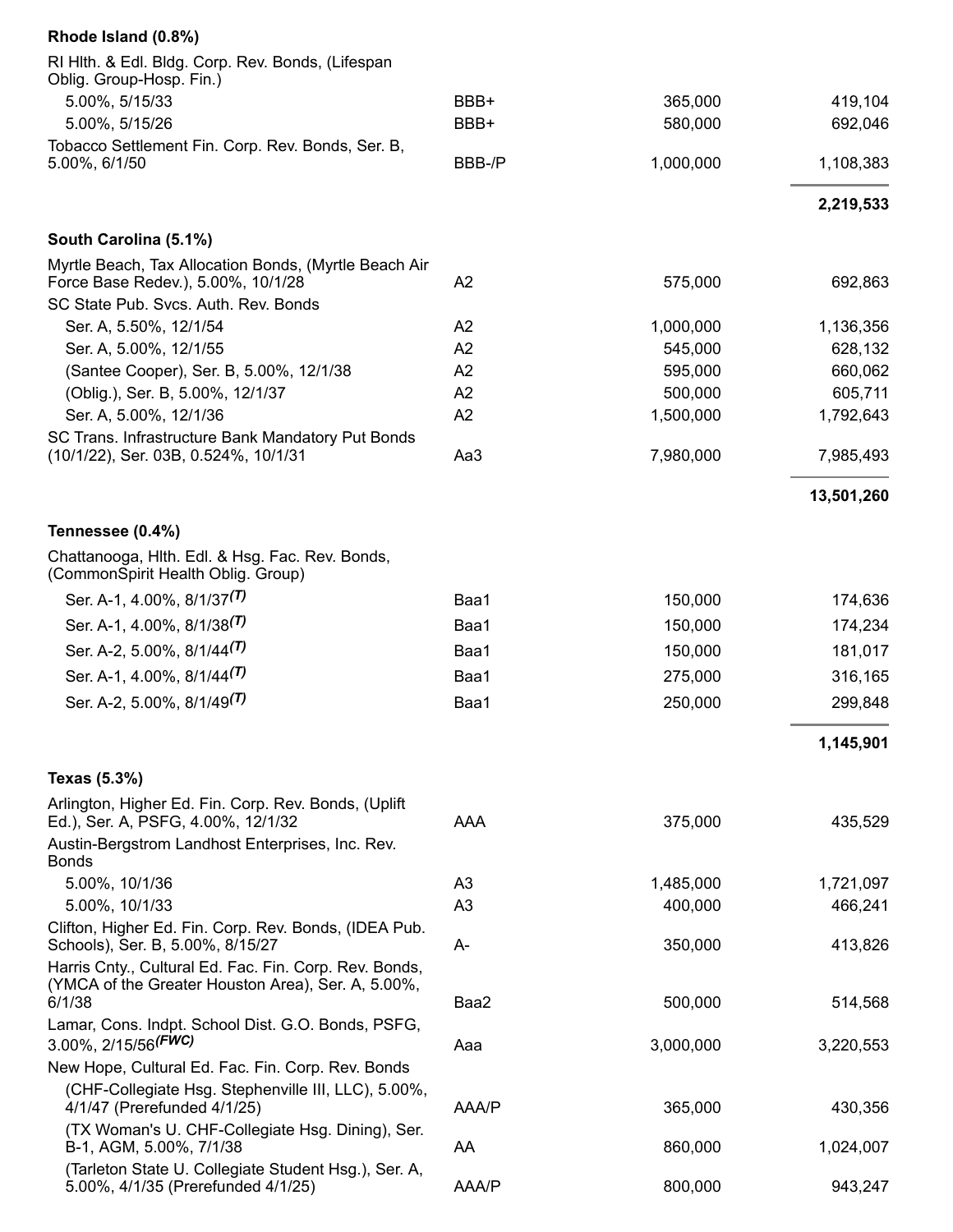| (Collegiate Hsg.-Tarleton St.), 5.00%, 4/1/29<br>(Prerefunded 4/1/24)                                                                                               | AAA/P            | 1,225,000          | 1,379,783          |
|---------------------------------------------------------------------------------------------------------------------------------------------------------------------|------------------|--------------------|--------------------|
| (Collegiate Housing Island Campus, LLC.), Ser. A,<br>5.00%, 4/1/25 (Escrowed to maturity)                                                                           | AAA/P            | 500,000            | 587,399            |
| Newark, Higher Ed. Fin. Corp. Rev. Bonds, (Austin<br>Achieve Pub. Schools, Inc.), 5.00%, 6/15/33                                                                    | BBB-/P           | 200,000            | 206,888            |
| SA Energy Acquisition Pub. Fac. Corp. Rev. Bonds,<br>(Gas Supply), 5.50%, 8/1/25                                                                                    | A2               | 1,000,000          | 1,191,037          |
| Tarrant Cnty., Cultural Ed. Fac. Fin. Corp. Retirement<br>Fac. Rev. Bonds, (Buckner Retirement Svcs., Inc.),                                                        |                  |                    |                    |
| 5.00%, 11/15/37                                                                                                                                                     | A/F              | 1,250,000          | 1,481,841          |
|                                                                                                                                                                     |                  |                    | 14,016,372         |
| Utah (1.5%)                                                                                                                                                         |                  |                    |                    |
| Murray City, Hosp. VRDN, (IHC Hith. Svcs., Inc.), Ser.<br>A, 0.03%, 5/15/37                                                                                         | VMIG 1           | 2,000,000          | 2,000,000          |
| UT Infrastructure Agcy. Rev. Bonds, Ser. A                                                                                                                          |                  |                    |                    |
| 4.00%, 10/15/30                                                                                                                                                     | BBB-/F           | 400,000            | 483,493<br>238,022 |
| 4.00%, 10/15/28<br>4.00%, 10/15/27                                                                                                                                  | BBB-/F<br>BBB-/F | 200,000<br>570,000 | 672,001            |
| UT State Charter School Fin. Auth. Rev. Bonds, (UT                                                                                                                  |                  |                    |                    |
| Charter Academies, Inc.), 5.00%, 10/15/30                                                                                                                           | AA               | 575,000            | 686,163            |
|                                                                                                                                                                     |                  |                    | 4,079,679          |
| Virginia (0.9%)                                                                                                                                                     |                  |                    |                    |
| Fairfax Cnty., Econ. Dev. Auth. Res. Care Fac. Rev.<br>Bonds, (Goodwin House, Inc.), Ser. A, 5.00%, 10/1/42<br>VA State Small Bus. Fin. Auth. Rev. Bonds, (National | BBB+/F           | 350,000            | 391,211            |
| Sr. Campuses, Inc. Oblig. Group)<br>5.00%, 1/1/29                                                                                                                   | A/F              |                    |                    |
| 5.00%, 1/1/28                                                                                                                                                       | A/F              | 590,000<br>700,000 | 736,791<br>872,655 |
| 5.00%, 1/1/27                                                                                                                                                       | A/F              | 320,000            | 389,337            |
|                                                                                                                                                                     |                  |                    |                    |
|                                                                                                                                                                     |                  |                    | 2,389,994          |
| Washington (3.5%)                                                                                                                                                   |                  |                    |                    |
| WA State Hith, Care Fac, Auth.                                                                                                                                      |                  |                    |                    |
| Mandatory Put Bonds (7/1/22), (Fred Hutchinson                                                                                                                      |                  |                    |                    |
| Cancer Research Ctr.), Ser. B, 1.174%, 1/1/42                                                                                                                       | A+               | 1,100,000          | 1,104,028          |
| Mandatory Put Bonds (7/3/23), (Fred Hutchinson<br>Cancer Research Ctr.), 1.11%, 1/1/42                                                                              | A+               | 8,000,000          | 8,064,522          |
|                                                                                                                                                                     |                  |                    | 9,168,550          |
| Wisconsin $(1.5%)$                                                                                                                                                  |                  |                    |                    |
| Pub. Fin. Auth. Student Hsg. Fac. Rev. Bonds,<br>(Beyond Boone, LLC-Appalachian State U.), Ser. A,<br><b>AGM</b>                                                    |                  |                    |                    |
| 5.00%, 7/1/54                                                                                                                                                       | AA               | 1,475,000          | 1,764,089          |
| 5.00%, 7/1/44                                                                                                                                                       | AA               | 1,000,000          | 1,206,338          |
| WI State Hith. & Edl. Fac. Auth. Rev. Bonds, (Three                                                                                                                 |                  |                    |                    |
| Pillars Sr. Living), 5.00%, 8/15/33 (Prerefunded<br>8/15/23)                                                                                                        | BBB+/F           | 1,000,000          | 1,109,888          |
|                                                                                                                                                                     |                  |                    | 4,080,315          |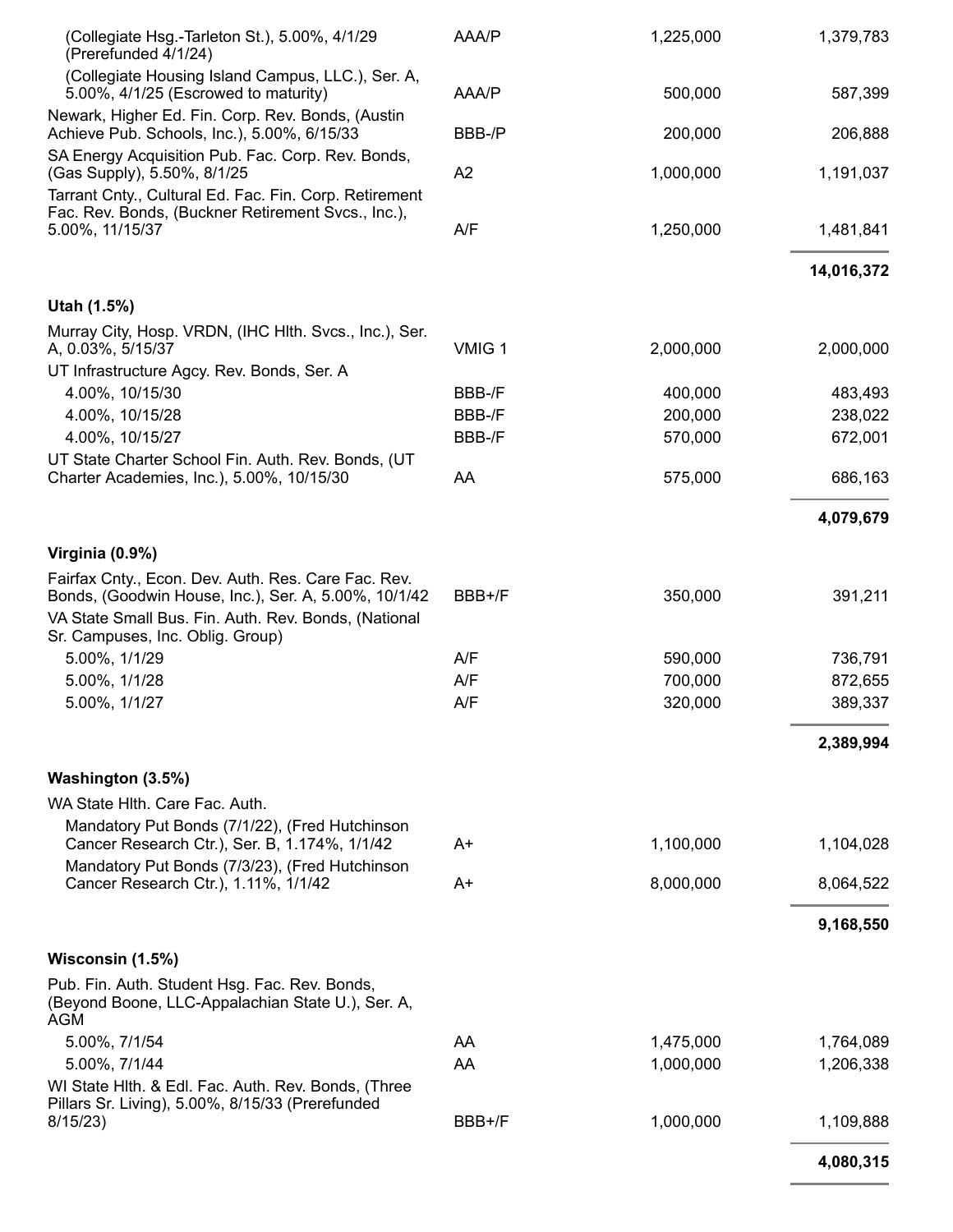#### **SHORT-TERM INVESTMENTS (8.7%)** *(a)*

|                                                           |               | <b>Principal</b><br>amount/<br>shares | Value         |
|-----------------------------------------------------------|---------------|---------------------------------------|---------------|
| Putnam Short Term Investment Fund Class P 0.10% (AFF)     | <b>Shares</b> | 22,468,856                            | \$22,468,856  |
| U.S. Treasury Bills 0.038%, 6/3/21 (SEG) (SEGSF) (SEGCCS) |               | \$500,000                             | 499,998       |
| Total short-term investments (cost \$22,968,839)          |               |                                       | \$22,968,854  |
| <b>TOTAL INVESTMENTS</b>                                  |               |                                       |               |
| Total investments (cost \$263,189,143)                    |               |                                       | \$275,406,706 |

### **FUTURES CONTRACTS OUTSTANDING at 4/30/21 (Unaudited)**

|                                  | Number of<br>contracts | <b>Notional</b><br>amount | Value        | <b>Expiration</b><br>date | <b>Unrealized</b><br>appreciation/<br>(depreciation) |
|----------------------------------|------------------------|---------------------------|--------------|---------------------------|------------------------------------------------------|
| U.S. Treasury Note 5 yr (Short)  | 118                    | \$14,624,625              | \$14,624,625 | Jun-21                    | \$7,110                                              |
| <b>Unrealized appreciation</b>   |                        |                           |              |                           | 7,110                                                |
| <b>Unrealized (depreciation)</b> |                        |                           |              |                           |                                                      |
| Total                            |                        |                           |              |                           | \$7,110                                              |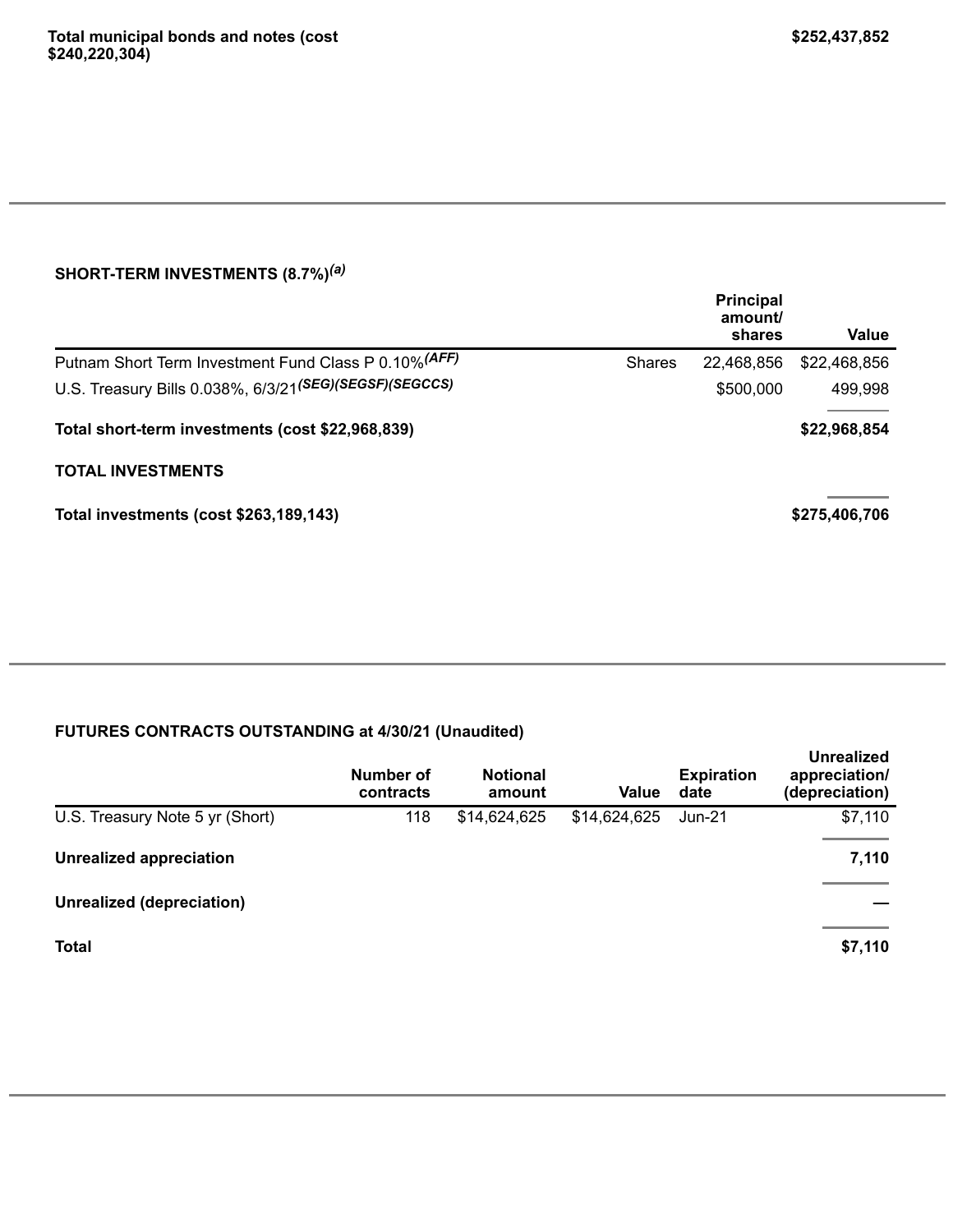| <b>Swap</b><br>counterparty/<br>notional amount | Value        | <b>Upfront</b><br>premium<br>received<br>(paid) | Termi-<br>nation<br>date | <b>Payments received</b><br>(paid) by fund | <b>Total return</b><br>received by or paid<br>by fund                                                         | <b>Unrealized</b><br>appreciation/<br>(depreciation) |
|-------------------------------------------------|--------------|-------------------------------------------------|--------------------------|--------------------------------------------|---------------------------------------------------------------------------------------------------------------|------------------------------------------------------|
| Citibank, N.A.                                  |              |                                                 |                          |                                            |                                                                                                               |                                                      |
| \$8,000,000                                     | \$4,360      | $s-$                                            | 6/15/21                  |                                            | 0.50% minus<br><b>Municipal Market</b><br>Data Index AAA<br>municipal yields 5<br>Year rate - At<br>maturity  | \$(4,360)                                            |
| 3,600,000                                       | 18,583       |                                                 | 7/21/21                  |                                            | 1.18% minus<br><b>Municipal Market</b><br>Data Index AAA<br>municipal yields 10<br>Year rate - At<br>maturity | 18,583                                               |
| Morgan Stanley & Co. International PLC          |              |                                                 |                          |                                            |                                                                                                               |                                                      |
| 3,200,000                                       | 13,968       |                                                 | 5/4/21                   |                                            | 0.35% minus<br><b>Municipal Market</b><br>Data Index AAA<br>municipal yields 5<br>Year rate - At<br>maturity  | (13,967)                                             |
| 4,400,000                                       | 17,362       |                                                 | 7/15/21                  |                                            | 1.16% minus<br><b>Municipal Market</b><br>Data Index AAA<br>municipal yields 10<br>Year rate - At<br>maturity | 17,362                                               |
| 800,000                                         | 7,556        |                                                 | 5/4/21                   |                                            | 1.55% minus<br><b>Municipal Market</b><br>Data Index AAA<br>municipal yields 30<br>Year rate - At<br>maturity | 7,556                                                |
| <b>Upfront premium received</b>                 |              |                                                 |                          |                                            | <b>Unrealized appreciation</b>                                                                                | 43,501                                               |
| <b>Upfront premium (paid)</b>                   |              |                                                 |                          |                                            | <b>Unrealized (depreciation)</b>                                                                              | (18, 327)                                            |
|                                                 | <b>Total</b> | $s-$                                            |                          |                                            | <b>Total</b>                                                                                                  | \$25,174                                             |

#### **OTC TOTAL RETURN SWAP CONTRACTS OUTSTANDING at 4/30/21 (Unaudited)**

#### **CENTRALLY CLEARED TOTAL RETURN SWAP CONTRACTS OUTSTANDING at 4/30/21 (Unaudited)**

| <b>Notional</b><br>amount | Value     | <b>Upfront</b><br>premium<br>received<br>(paid) | Termi-<br>nation<br>date | <b>Payments</b><br>received<br>(paid) by fund | <b>Total return received</b><br>by or paid by fund | <b>Unrealized</b><br>appreciation/<br>(depreciation) |
|---------------------------|-----------|-------------------------------------------------|--------------------------|-----------------------------------------------|----------------------------------------------------|------------------------------------------------------|
| \$11,893,000              | \$117.955 | \$(120)                                         | 3/29/26                  | $2.51\% - At$<br>maturity                     | <b>USA Non Revised</b><br><b>Consumer Price</b>    | \$(118,075)                                          |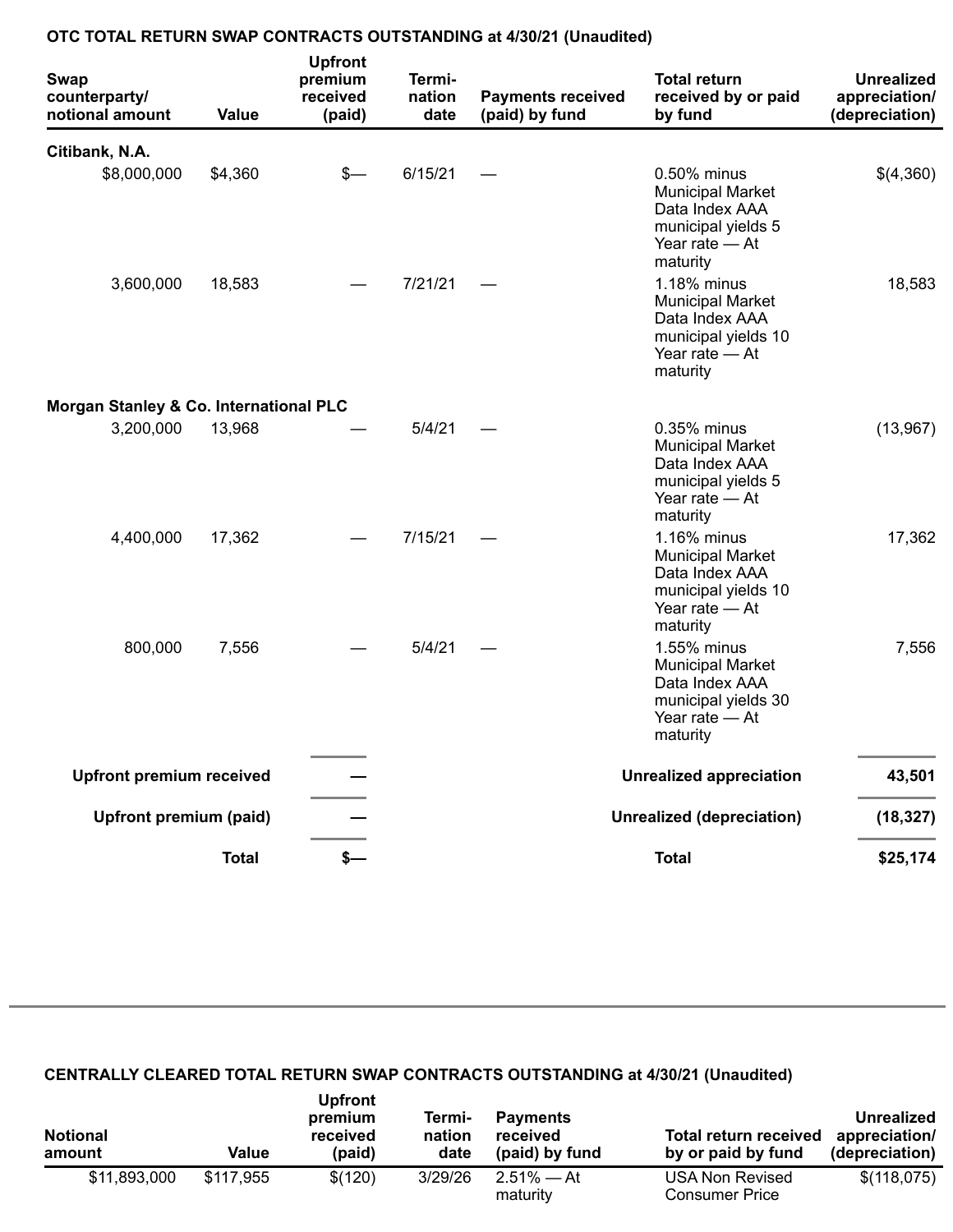**Shares**

## **Notes to the fund's portfolio**

Unless noted otherwise, the notes to the fund's portfolio are for the close of the fund's reporting period, which ran from August 1, 2020 through April 30, 2021 (the reporting period). Within the following notes to the portfolio, references to "Putnam Management" represent Putnam Investment Management, LLC, the fund's manager, an indirect wholly-owned subsidiary of Putnam Investments, LLC, references to "ASC 820" represent Accounting Standards Codification 820 *Fair Value Measurements and Disclosures* and references to "OTC", if any, represent over-the-counter.

- *(a)* Percentages indicated are based on net assets of \$265,342,117.
- *(RAT)* The Moody's, Standard & Poor's or Fitch ratings indicated are believed to be the most recent ratings available at the close of the reporting period for the securities listed. Ratings are generally ascribed to securities at the time of issuance. While the agencies may from time to time revise such ratings, they undertake no obligation to do so, and the ratings do not necessarily represent what the agencies would ascribe to these securities at the close of the reporting period. Securities rated by Fitch are indicated by "/F." Securities rated by Putnam are indicated by "/P." The Putnam rating categories are comparable to the Standard & Poor's classifications. If a security is insured, it will usually be rated by the ratings organizations based on the financial strength of the insurer. For further details regarding security ratings, please see the Statement of Additional Information.
- *(AFF)* Affiliated company. For investments in Putnam Short Term Investment Fund, the rate quoted in the security description is the annualized 7-day yield of the fund at the close of the reporting period. Transactions during the period with any company which is under common ownership or control were as follows:

| Name of affiliate                             | <b>Fair value</b><br>as of<br>7/31/20 | <b>Purchase</b><br>cost                  | proceeds | Sale Investment<br>income | viidits<br>outstanding<br>and fair<br>value as of<br>4/30/21 |
|-----------------------------------------------|---------------------------------------|------------------------------------------|----------|---------------------------|--------------------------------------------------------------|
| <b>Short-term investments</b>                 |                                       |                                          |          |                           |                                                              |
| Putnam Short Term<br>Investment Fund*         |                                       | \$12,630,751 \$179,323,042 \$169,484,937 |          |                           | \$27,357 \$22,468,856                                        |
| <b>Total Short-term</b><br><b>investments</b> |                                       | \$12,630,751 \$179,323,042 \$169,484,937 |          | \$27.357                  | \$22,468,856                                                 |

\* Management fees charged to Putnam Short Term Investment Fund have been waived by Putnam Management. There were no realized or unrealized gains or losses during the period.

- *(SEG)* This security, in part or in entirety, was pledged and segregated with the broker to cover margin requirements for futures contracts at the close of the reporting period. Collateral at period end totaled \$97,000.
- *(SEGSF)* This security, in part or in entirety, was pledged and segregated with the custodian for collateral on certain derivative contracts at the close of the reporting period. Collateral at period end totaled \$63,000.
- *(SEGCCS)* This security, in part or in entirety, was pledged and segregated with the custodian for collateral on the initial margin on certain centrally cleared derivative contracts at the close of the reporting period. Collateral at period end totaled \$301,000.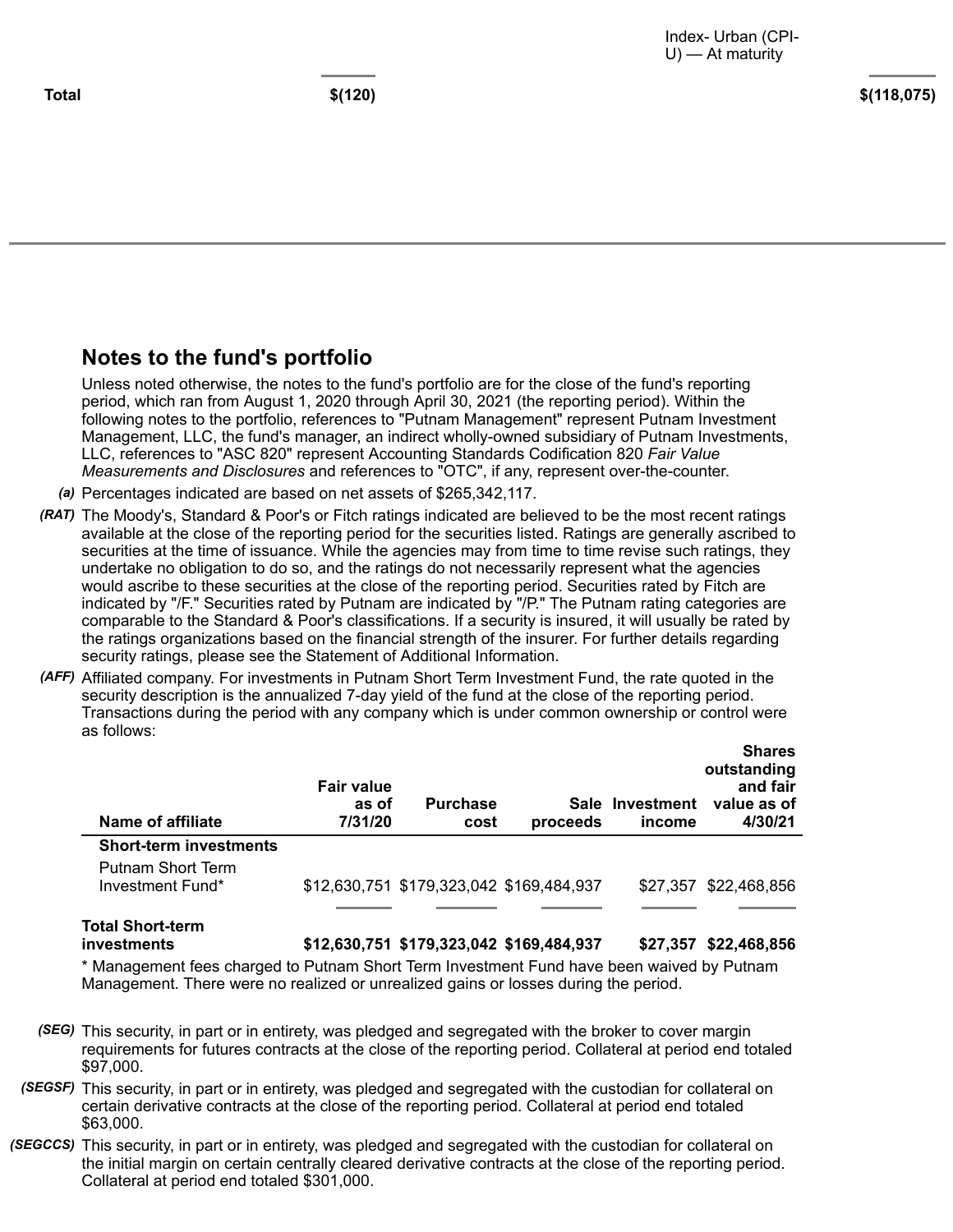- *(FWC)* Forward commitment, in part or in entirety.
	- *(T)* Underlying security in a tender option bond transaction. This security has been segregated as collateral for financing transactions.
- *(WIS)* When-issued security.

At the close of the reporting period, the fund maintained liquid assets totaling \$22,318,801 to cover certain derivative contracts, tender option bonds, securities sold short and the settlement of certain securities.

Unless otherwise noted, the rates quoted in Short-term investments security descriptions represent the weighted average yield to maturity.

Debt obligations are considered secured unless otherwise indicated.

144A after the name of an issuer represents securities exempt from registration under Rule 144A of the Securities Act of 1933, as amended. These securities may be resold in transactions exempt from registration, normally to qualified institutional buyers.

On Mandatory Put Bonds, the rates shown are the current interest rates at the close of the reporting period and the dates shown represent the next mandatory put dates. Rates are set by remarketing agents and may take into consideration market supply and demand, credit quality and the current SIFMA Municipal Swap Index, 1 Month US LIBOR or 3 Month US LIBOR rates, which were 0.06%, 0.11% and 0.18%, respectively, as of the close of the reporting period.

The dates shown parenthetically on prerefunded bonds represent the next prerefunding dates.

The dates shown on debt obligations are the original maturity dates.

The fund had the following sector concentrations greater than 10% at the close of the reporting period (as a percentage of net assets):

| Healthcare | 23.00% |
|------------|--------|
| Education  | 11.3   |

**Security valuation:** Portfolio securities and other investments are valued using policies and procedures adopted by the Board of Trustees. The Trustees have formed a Pricing Committee to oversee the implementation of these procedures and have delegated responsibility for valuing the fund's assets in accordance with these procedures to Putnam Management. Putnam Management has established an internal Valuation Committee that is responsible for making fair value determinations, evaluating the effectiveness of the pricing policies of the fund and reporting to the Pricing Committee.

Tax-exempt bonds and notes are generally valued on the basis of valuations provided by an independent pricing service approved by the Trustees. Such services use information with respect to transactions in bonds, quotations from bond dealers, market transactions in comparable securities and various relationships between securities in determining value. These securities will generally be categorized as Level 2.

Investments in open-end investment companies (excluding exchange-traded funds), if any, which can be classified as Level 1 or Level 2 securities, are valued based on their net asset value. The net asset value of such investment companies equals the total value of their assets less their liabilities and divided by the number of their outstanding shares.

Certain investments, including certain restricted and illiquid securities and derivatives, are also valued at fair value following procedures approved by the Trustees. To assess the continuing appropriateness of fair valuations, the Valuation Committee reviews and affirms the reasonableness of such valuations on a regular basis after considering all relevant information that is reasonably available. Such valuations and procedures are reviewed periodically by the Trustees. These valuations consider such factors as significant market or specific security events such as interest rate or credit quality changes, various relationships with other securities, discount rates, U.S. Treasury, U.S. swap and credit yields, index levels, convexity exposures, recovery rates, sales and other multiples and resale restrictions. These securities are classified as Level 2 or as Level 3 depending on the priority of the significant inputs. The fair value of securities is generally determined as the amount that the fund could reasonably expect to realize from an orderly disposition of such securities over a reasonable period of time. By its nature, a fair value price is a good faith estimate of the value of a security in a current sale and does not reflect an actual market price, which may be different by a material amount.

**Futures contracts:** The fund used futures contracts for hedging treasury term structure risk, and for yield curve positioning.

The potential risk to the fund is that the change in value of futures contracts may not correspond to the change in value of the hedged instruments. In addition, losses may arise from changes in the value of the underlying instruments, if there is an illiquid secondary market for the contracts, if interest or exchange rates move unexpectedly or if the counterparty to the contract is unable to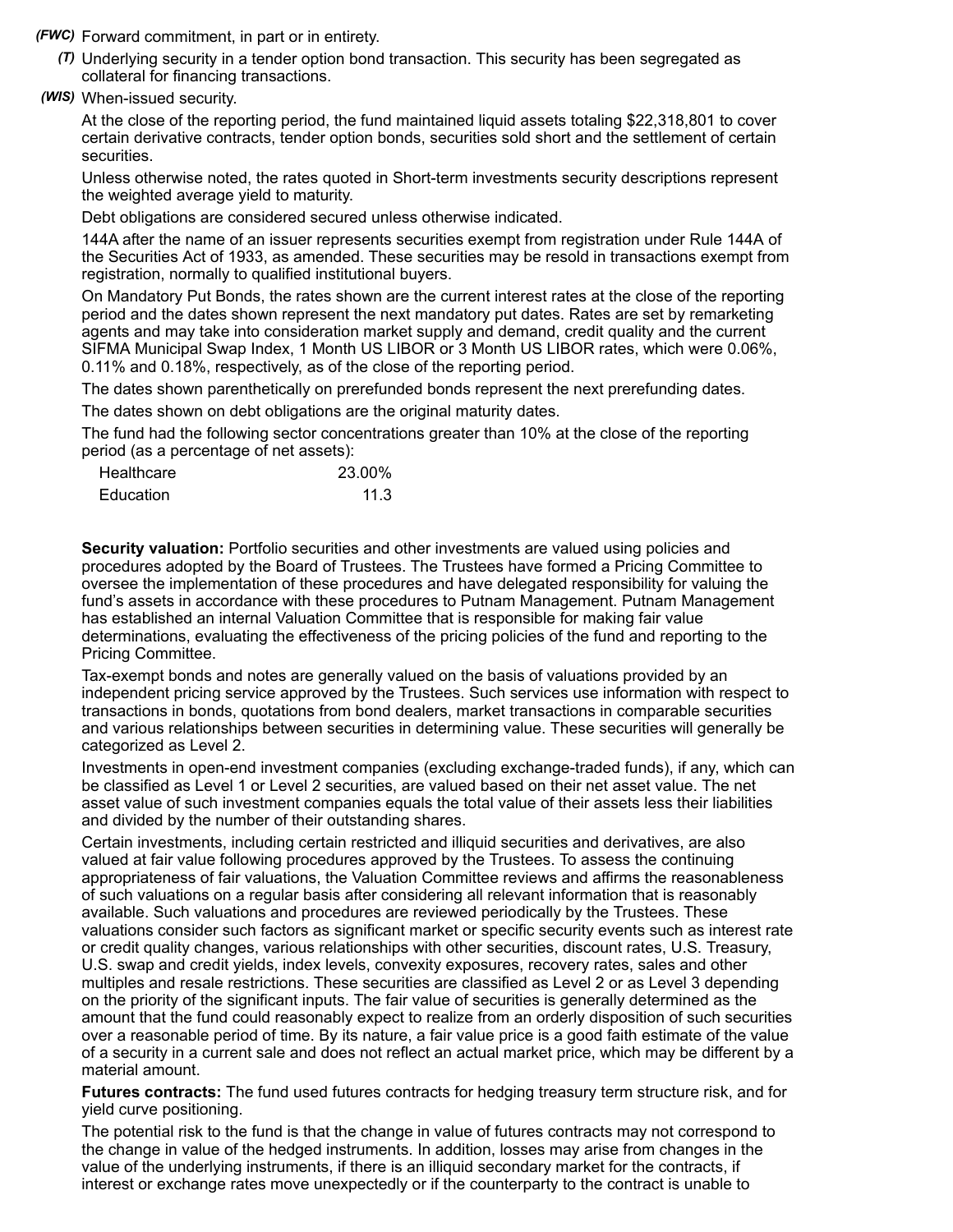perform. With futures, there is minimal counterparty credit risk to the fund since futures are exchange traded and the exchange's clearinghouse, as counterparty to all exchange traded futures, guarantees the futures against default. When the contract is closed, the fund records a realized gain or loss equal to the difference between the value of the contract at the time it was opened and the value at the time it was closed.

Futures contracts are valued at the quoted daily settlement prices established by the exchange on which they trade. The fund and the broker agree to exchange an amount of cash equal to the daily fluctuation in the value of the futures contract. Such receipts or payments are known as"variation margin".

For the fund's average number of futures contracts, see the appropriate table at the end of these footnotes.

**Total return swap contracts:** The fund entered into OTC and/or centrally cleared total return swap contracts, which are arrangements to exchange a market-linked return for a periodic payment, both based on a notional principal amount, for hedging sector exposure, and for gaining exposure to specific sectors.

To the extent that the total return of the security, index or other financial measure underlying the transaction exceeds or falls short of the offsetting interest rate obligation, the fund will receive a payment from or make a payment to the counterparty. OTC and/or centrally cleared total return swap contracts are marked to market daily based upon quotations from an independent pricing service or market maker. Any change is recorded as an unrealized gain or loss on OTC total return swaps. Daily fluctuations in the value of centrally cleared total return swaps are settled through a central clearing agent and are recorded as unrealized gain or loss. Payments received or made are recorded as realized gains or losses. Certain OTC and/or centrally cleared total return swap contracts may include extended effective dates. Payments related to these swap contracts are accrued based on the terms of the contract. The fund could be exposed to credit or market risk due to unfavorable changes in the fluctuation of interest rates or in the price of the underlying security or index, the possibility that there is no liquid market for these agreements or that the counterparty may default on its obligation to perform. The fund's maximum risk of loss from counterparty risk or central clearing risk is the fair value of the contract. This risk may be mitigated for OTC total return swap contracts by having a master netting arrangement between the fund and the counterparty and for centrally cleared total return swap contracts through the daily exchange of variation margin. There is minimal counterparty risk with respect to centrally cleared total return swap contracts due to the clearinghouse guarantee fund and other resources that are available in the event of a clearing member default.

For the fund's average notional amount on total return swap contracts, see the appropriate table at the end of these footnotes.

**Master agreements:** The fund is a party to ISDA (International Swaps and Derivatives Association, Inc.) Master Agreements (Master Agreements) with certain counterparties that govern OTC derivative and foreign exchange contracts entered into from time to time. The Master Agreements may contain provisions regarding, among other things, the parties' general obligations, representations, agreements, collateral requirements, events of default and early termination. With respect to certain counterparties, in accordance with the terms of the Master Agreements, collateral posted to the fund is held in a segregated account by the fund's custodian and, with respect to those amounts which can be sold or repledged, is presented in the fund's portfolio.

Collateral pledged by the fund is segregated by the fund's custodian and identified in the fund's portfolio. Collateral can be in the form of cash or debt securities issued by the U.S. Government or related agencies or other securities as agreed to by the fund and the applicable counterparty. Collateral requirements are determined based on the fund's net position with each counterparty.

Termination events applicable to the fund may occur upon a decline in the fund's net assets below a specified threshold over a certain period of time. Termination events applicable to counterparties may occur upon a decline in the counterparty's long-term and short-term credit ratings below a specified level. In each case, upon occurrence, the other party may elect to terminate early and cause settlement of all derivative and foreign exchange contracts outstanding, including the payment of any losses and costs resulting from such early termination, as reasonably determined by the terminating party. Any decision by one or more of the fund's counterparties to elect early termination could impact the fund's future derivative activity.

At the close of the reporting period, the fund did not have a net liability position on open derivative contracts subject to the Master Agreements.

**Tender option bond transactions:** The fund may participate in transactions whereby a fixed-rate bond is transferred to a tender option bond trust (TOB trust) sponsored by a broker. The TOB trust funds the purchase of the fixed rate bonds by issuing floating-rate bonds issued to third parties and allowing the fund to retain the residual interest in the TOB trust's assets and cash flows, which are in the form of inverse floating rate bonds. The inverse floating rate bonds held by the fund give the fund the right to (1) cause the holders of the floating rate bonds to tender their notes at par, and (2) to